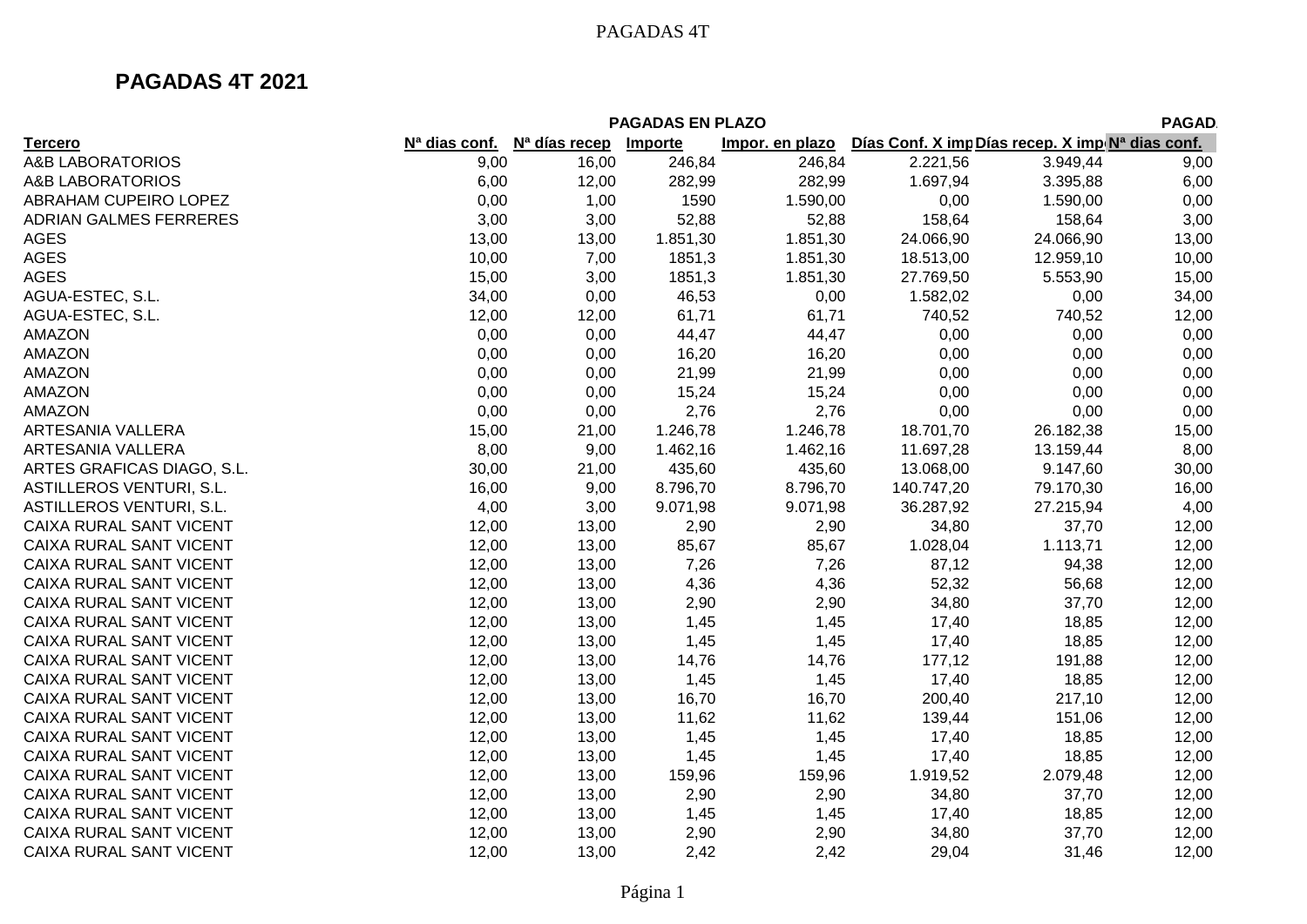|                                             |       |       | PAGADAS <sub>4T</sub> |        |          |          |       |
|---------------------------------------------|-------|-------|-----------------------|--------|----------|----------|-------|
| CAIXA RURAL SANT VICENT                     | 12,00 | 13,00 | 1,45                  | 1,45   | 17,40    | 18,85    | 12,00 |
| CAIXA RURAL SANT VICENT                     | 12,00 | 13,00 | 4,11                  | 4,11   | 49,32    | 53,43    | 12,00 |
| CAIXA RURAL SANT VICENT                     | 1,00  | 1,00  | 1,45                  | 1,45   | 1,45     | 1,45     | 1,00  |
| CAIXA RURAL SANT VICENT                     | 1,00  | 1,00  | 1,45                  | 1,45   | 1,45     | 1,45     | 1,00  |
| CAIXA RURAL SANT VICENT                     | 1,00  | 1,00  | 2,90                  | 2,90   | 2,90     | 2,90     | 1,00  |
| CAIXA RURAL SANT VICENT                     | 1,00  | 1,00  | 1,45                  | 1,45   | 1,45     | 1,45     | 1,00  |
| CAIXA RURAL SANT VICENT                     | 1,00  | 1,00  | 1,45                  | 1,45   | 1,45     | 1,45     | 1,00  |
| CAIXA RURAL SANT VICENT                     | 1,00  | 1,00  | 1,45                  | 1,45   | 1,45     | 1,45     | 1,00  |
| CAIXA RURAL SANT VICENT                     | 1,00  | 1,00  | 3,63                  | 3,63   | 3,63     | 3,63     | 1,00  |
| CAIXA RURAL SANT VICENT                     | 1,00  | 4,00  | 2,90                  | 2,90   | 2,90     | 11,60    | 1,00  |
| CAIXA RURAL SANT VICENT                     | 1,00  | 1,00  | 1,45                  | 1,45   | 1,45     | 1,45     | 1,00  |
| CAIXA RURAL SANT VICENT                     | 1,00  | 1,00  | 87,97                 | 87,97  | 87,97    | 87,97    | 1,00  |
| CAIXA RURAL SANT VICENT                     | 1,00  | 1,00  | 1,21                  | 1,21   | 1,21     | 1,21     | 1,00  |
| CAIXA RURAL SANT VICENT                     | 1,00  | 1,00  | 1,45                  | 1,45   | 1,45     | 1,45     | 1,00  |
| CAIXA RURAL SANT VICENT                     | 1,00  | 1,00  | 1,45                  | 1,45   | 1,45     | 1,45     | 1,00  |
| CAIXA RURAL SANT VICENT                     | 1,00  | 1,00  | 1,45                  | 1,45   | 1,45     | 1,45     | 1,00  |
| <b>CAIXA RURAL SANT VICENT</b>              | 1,00  | 1,00  | 16,46                 | 16,46  | 16,46    | 16,46    | 1,00  |
| CAIXA RURAL SANT VICENT                     | 1,00  | 1,00  | 1,21                  | 1,21   | 1,21     | 1,21     | 1,00  |
| CAIXA RURAL SANT VICENT                     | 1,00  | 1,00  | 5,81                  | 5,81   | 5,81     | 5,81     | 1,00  |
| CAIXA RURAL SANT VICENT                     | 0,00  | 1,00  | 11,37                 | 11,37  | 0,00     | 11,37    | 0,00  |
| CAIXA RURAL SANT VICENT                     | 0,00  | 1,00  | 138,12                | 138,12 | 0,00     | 138,12   | 0,00  |
| CAIXA RURAL SANT VICENT                     | 0,00  | 1,00  | 1,21                  | 1,21   | 0,00     | 1,21     | 0,00  |
| CAIXA RURAL SANT VICENT                     | 0,00  | 1,00  | 7,02                  | 7,02   | 0,00     | 7,02     | 0,00  |
| CENTRE D'ESTUDIS ESPADA, S.L.               | 17,00 | 23,00 | 181,50                | 181,50 | 3.085,50 | 4.174,50 | 17,00 |
| CIUDAD DE LAS ARTES Y DE LAS CIENCIAS, S.A. | 5,00  | 0,00  | 2,30                  | 2,30   | 11,50    | 0,00     | 5,00  |
| <b>COMERCIAL HERVALL</b>                    | 17,00 | 14,00 | 232,77                | 232,77 | 3.957,09 | 3.258,78 | 17,00 |
| <b>COMERCIAL HERVALL</b>                    | 17,00 | 14,00 | 116,39                | 116,39 | 1.978,63 | 1.629,46 | 17,00 |
| <b>COMERCIAL HERVALL</b>                    | 17,00 | 14,00 | 28,33                 | 28,33  | 481,61   | 396,62   | 17,00 |
| <b>COMERCIAL HERVALL</b>                    | 11,00 | 7,00  | 118,33                | 118,33 | 1.301,63 | 828,31   | 11,00 |
| <b>COMERCIAL HERVALL</b>                    | 10,00 | 0,00  | 90,36                 | 90,36  | 903,60   | 0,00     | 10,00 |
| <b>COMERCIAL HERVALL</b>                    | 10,00 | 3,00  | 270,4                 | 270,40 | 2.704,00 | 811,20   | 10,00 |
| CONSOLACION BOTIAS BERZOSA                  | 30,00 | 21,00 | 9,08                  | 9,08   | 272,40   | 190,68   | 30,00 |
| CONSTRUMAT VALL DE UXO, S.L.                | 13,00 | 21,00 | 123,99                | 123,99 | 1.611,87 | 2.603,79 | 13,00 |
| CONSTRUMAT, S.L.                            | 14,00 | 14,00 | 50,67                 | 50,67  | 709,38   | 709,38   | 14,00 |
| CONSTRUMAT, S.L.                            | 10,00 | 17,00 | 24,26                 | 24,26  | 242,60   | 412,42   | 10,00 |
| COOP. AGRICOLA SAN ISIDRO                   | 5,00  | 13,00 | 19,01                 | 19,01  | 95,05    | 247,13   | 5,00  |
| COOP. AGRICOLA SAN ISIDRO                   | 5,00  | 13,00 | 14,65                 | 14,65  | 73,25    | 190,45   | 5,00  |
| COOP. AGRICOLA SAN ISIDRO                   | 5,00  | 13,00 | 78,75                 | 78,75  | 393,75   | 1.023,75 | 5,00  |
| COOP. AGRICOLA SAN ISIDRO                   | 5,00  | 13,00 | 210,48                | 210,48 | 1.052,40 | 2.736,24 | 5,00  |
| COOP. AGRICOLA SAN ISIDRO                   | 5,00  | 13,00 | 105,30                | 105,30 | 526,50   | 1.368,90 | 5,00  |
| COOP. AGRICOLA SAN ISIDRO                   | 5,00  | 13,00 | 76,00                 | 76,00  | 380,00   | 988,00   | 5,00  |
| COOP. AGRICOLA SAN ISIDRO                   | 5,00  | 13,00 | 90,00                 | 90,00  | 450,00   | 1.170,00 | 5,00  |
| COOP. AGRICOLA SAN ISIDRO                   | 5,00  | 13,00 | 166,80                | 166,80 | 834,00   | 2.168,40 | 5,00  |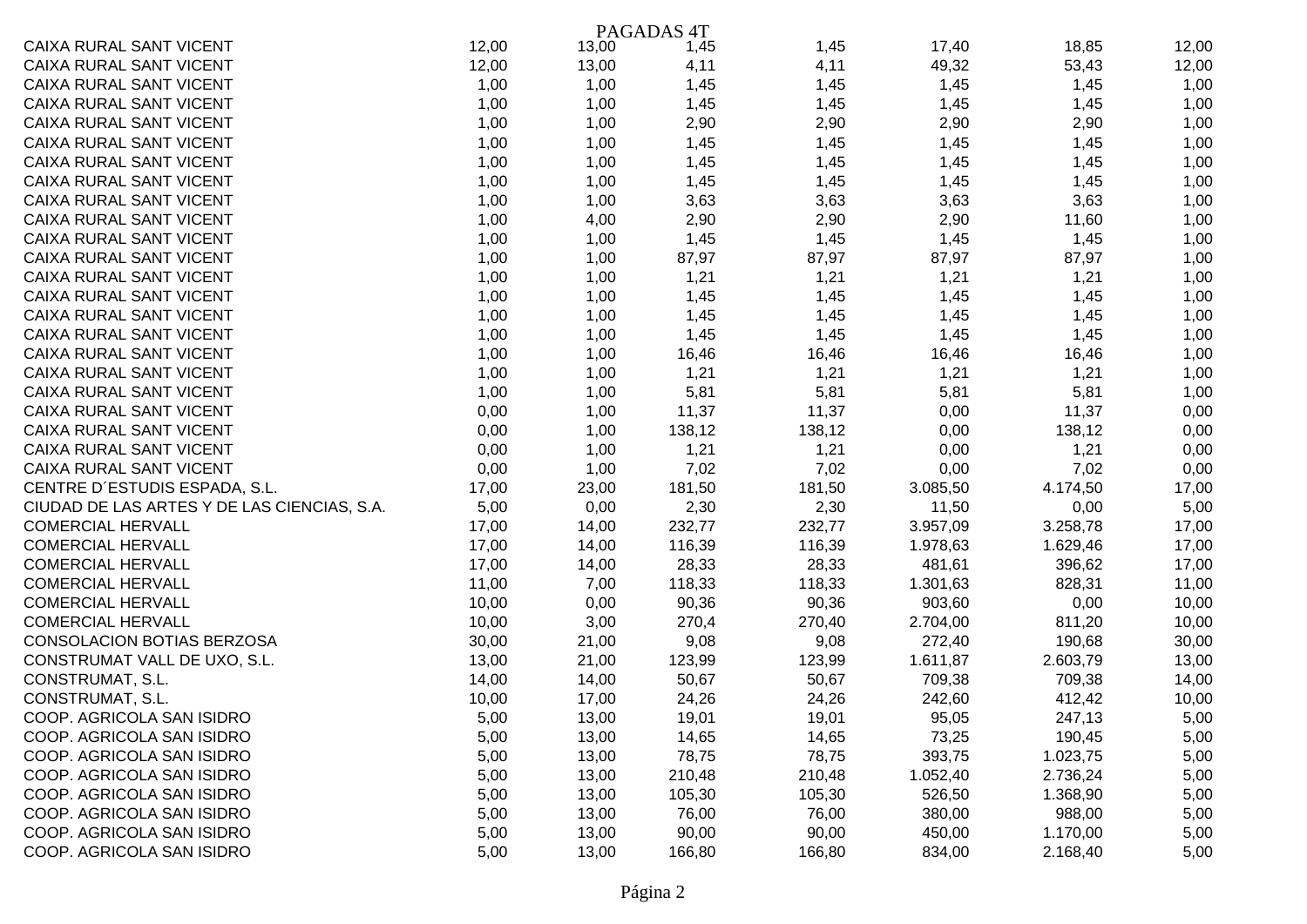|                                            |       |       | PAGADAS <sub>4T</sub> |          |            |           |       |
|--------------------------------------------|-------|-------|-----------------------|----------|------------|-----------|-------|
| COOP. AGRICOLA SAN ISIDRO                  | 2,00  | 1,00  | 105,50                | 105,50   | 211,00     | 105,50    | 2,00  |
| COOP. AGRICOLA SANT VICENT FERRER          | 4,00  | 11,00 | 11,51                 | 11,51    | 46,04      | 126,61    | 4,00  |
| COOP. AGRICOLA SANT VICENT FERRER          | 4,00  | 11,00 | 15,63                 | 15,63    | 62,52      | 171,93    | 4,00  |
| COOP. AGRICOLA SANT VICENT FERRER          | 5,00  | 13,00 | 38,54                 | 38,54    | 192,70     | 501,02    | 5,00  |
| COOP. AGRICOLA SANT VICENT FERRER          | 5,00  | 13,00 | 28,16                 | 28,16    | 140,80     | 366,08    | 5,00  |
| COOP. AGRICOLA SANT VICENT FERRER          | 5,00  | 13,00 | 28,46                 | 28,46    | 142,30     | 369,98    | 5,00  |
| COOP. AGRICOLA SANT VICENT FERRER          | 5,00  | 13,00 | 15,63                 | 15,63    | 78,15      | 203,19    | 5,00  |
| COOP. AGRICOLA SANT VICENT FERRER          | 5,00  | 13,00 | 0,52                  | 0,52     | 2,60       | 6,76      | 5,00  |
| COOP. AGRICOLA SANT VICENT FERRER          | 5,00  | 13,00 | 9,06                  | 9,06     | 45,30      | 117,78    | 5,00  |
| COOP. AGRICOLA SANT VICENT FERRER          | 5,00  | 13,00 | 50,02                 | 50,02    | 250,10     | 650,26    | 5,00  |
| COOP. AGRICOLA SANT VICENT FERRER          | 5,00  | 13,00 | 20,07                 | 20,07    | 100,35     | 260,91    | 5,00  |
| COOP. AGRICOLA SANT VICENT FERRER          | 5,00  | 13,00 | 4,75                  | 4,75     | 23,75      | 61,75     | 5,00  |
| DAVID TUR SOLER                            | 18,00 | 16,00 | 450,5                 | 450,50   | 8.109,00   | 7.208,00  | 18,00 |
| <b>DAVID TUR SOLER</b>                     | 2,00  | 2,00  | 132,5                 | 132,50   | 265,00     | 265,00    | 2,00  |
| DAVID TUR SOLER                            | 13,00 | 1,00  | 132,5                 | 132,50   | 1.722,50   | 132,50    | 13,00 |
| DGO MEDIA, C.B.                            | 15,00 | 21,00 | 183,92                | 183,92   | 2.758,80   | 3.862,32  | 15,00 |
| DGO MEDIA, C.B.                            | 12,00 | 12,00 | 212,96                | 212,96   | 2.555,52   | 2.555,52  | 12,00 |
| DGO MEDIA, C.B.                            | 31,00 | 25,00 | 1573                  | 0,00     | 48.763,00  | 39.325,00 | 31,00 |
| DGO MEDIA, C.B.                            | 40,00 | 0,00  | 4472,16               | 0,00     | 178.886,40 | 0,00      | 40,00 |
| DGO MEDIA, C.B.                            | 19,00 | 18,00 | 810,7                 | 810,70   | 15.403,30  | 14.592,60 | 19,00 |
| DGO MEDIA, C.B.                            | 10,00 | 9,00  | 268,62                | 268,62   | 2.686,20   | 2.417,58  | 10,00 |
| DGO MEDIA, C.B.                            | 8,00  | 9,00  | 98,01                 | 98,01    | 784,08     | 882,09    | 8,00  |
| DISTRIBUCION DE CARBURANTES GONZALEZ, S.L. | 5,00  | 20,00 | 18,42                 | 18,42    | 92,10      | 368,40    | 5,00  |
| DRM. GOMEZ, S.L.                           | 3,00  | 3,00  | 123,49                | 123,49   | 370,47     | 370,47    | 3,00  |
| <b>ENIGMA</b>                              | 11,00 | 7,00  | 1331                  | 1.331,00 | 14.641,00  | 9.317,00  | 11,00 |
| <b>EVEXIA</b>                              | 15,00 | 21,00 | 29,04                 | 29,04    | 435,60     | 609,84    | 15,00 |
| <b>EVEXIA</b>                              | 17,00 | 20,00 | 29,04                 | 29,04    | 493,68     | 580,80    | 17,00 |
| <b>EVEXIA</b>                              | 17,00 | 20,00 | 29,04                 | 29,04    | 493,68     | 580,80    | 17,00 |
| <b>EVEXIA</b>                              | 17,00 | 20,00 | 39,93                 | 39,93    | 678,81     | 798,60    | 17,00 |
| <b>FACSA</b>                               | 7,00  | 7,00  | 33,51                 | 33,51    | 234,57     | 234,57    | 7,00  |
| FERRETERIA DIAZ                            | 9,00  | 8,00  | 7,41                  | 7,41     | 66,69      | 59,28     | 9,00  |
| FERRETERIA DIAZ                            | 13,00 | 8,00  | 7,01                  | 7,01     | 91,13      | 56,08     | 13,00 |
| FERRETERIA DIAZ                            | 5,00  | 13,00 | 15,50                 | 15,50    | 77,50      | 201,50    | 5,00  |
| FERRETERIA DIAZ                            | 7,00  | 13,00 | 8,95                  | 8,95     | 62,65      | 116,35    | 7,00  |
| FERRETERIA DIAZ                            | 21,00 | 21,00 | 26,85                 | 26,85    | 563,85     | 563,85    | 21,00 |
| FERRETERIA DIAZ                            | 13,00 | 14,00 | 4,95                  | 4,95     | 64,35      | 69,30     | 13,00 |
| FERRETERIA DIAZ                            | 14,00 | 14,00 | 4,95                  | 4,95     | 69,30      | 69,30     | 14,00 |
| <b>FERRETERIA DIAZ</b>                     | 16,00 | 16,00 | 3,25                  | 3,25     | 52,00      | 52,00     | 16,00 |
| <b>FERRETERIA DIAZ</b>                     | 12,00 | 12,00 | 15,95                 | 15,95    | 191,40     | 191,40    | 12,00 |
| FERRETERIA DIAZ                            | 12,00 | 12,00 | 4,95                  | 4,95     | 59,40      | 59,40     | 12,00 |
| FERRETERIA DIAZ                            | 20,00 | 20,00 | 45,9                  | 45,90    | 918,00     | 918,00    | 20,00 |
| FERRETERIA DIAZ                            | 17,00 | 17,00 | 18,9                  | 18,90    | 321,30     | 321,30    | 17,00 |
| FERRETERIA DIAZ                            | 16,00 | 16,00 | 9,45                  | 9,45     | 151,20     | 151,20    | 16,00 |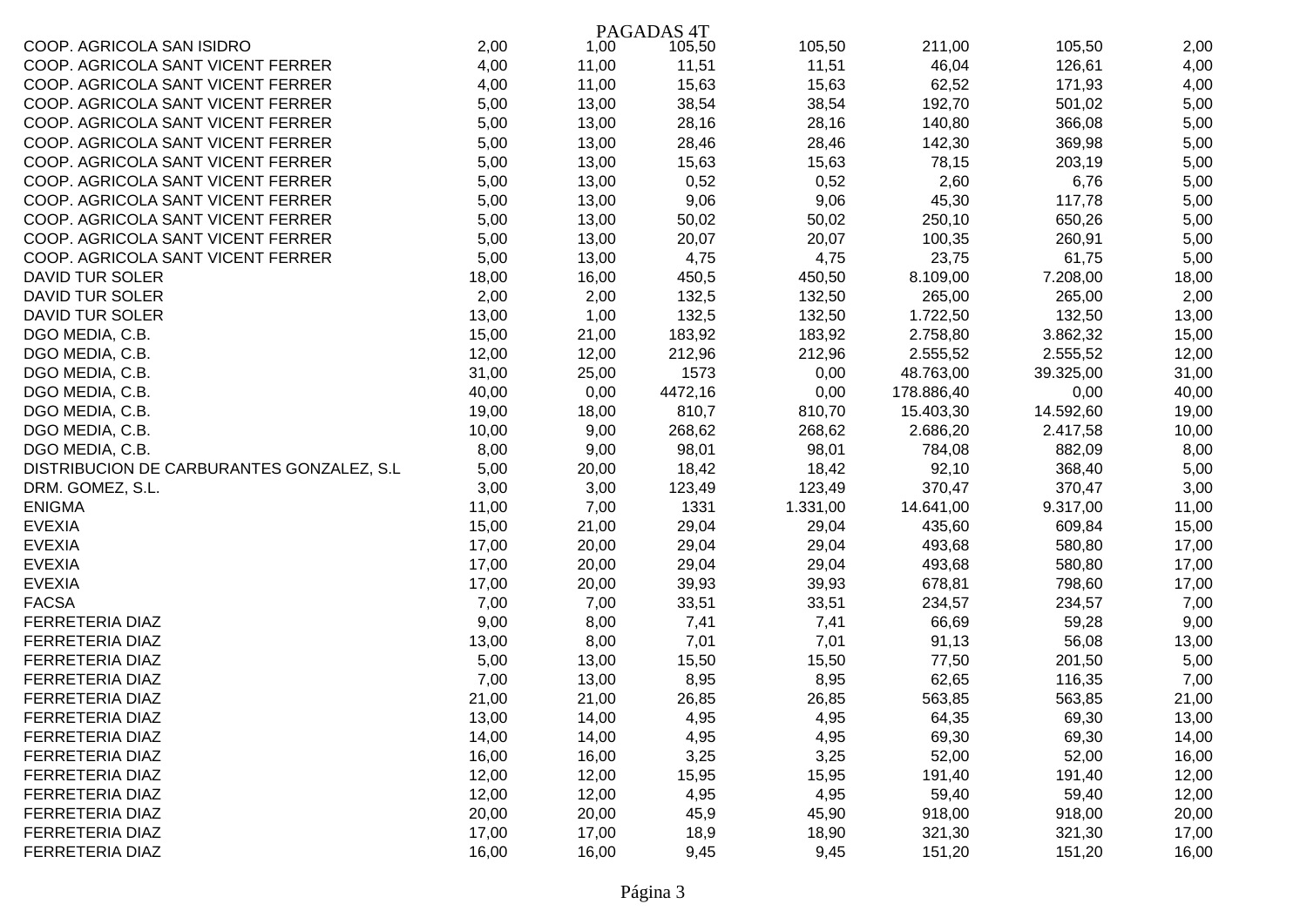|                               |        |       | PAGADAS <sub>4T</sub> |           |            |            |        |
|-------------------------------|--------|-------|-----------------------|-----------|------------|------------|--------|
| FJM SILLAS Y MESAS, S.L.      | 2,00   | 1,00  | 1554,38               | 1.554,38  | 3.108,76   | 1.554,38   | 2,00   |
| <b>FMP MARINE DESIGN</b>      | 7,00   | 7,00  | 10594,7               | 10.594,70 | 74.162,90  | 74.162,90  | 7,00   |
| FUSTERIA DOÑATE, S.L.         | 17,00  | 9,00  | 133,1                 | 133,10    | 2.262,70   | 1.197,90   | 17,00  |
| FUSTERIA DOÑATE, S.L.         | 9,00   | 8,00  | 363                   | 363,00    | 3.267,00   | 2.904,00   | 9,00   |
| GAMACOLOR 2000, S.L.          | 11,00  | 7,00  | 79,65                 | 79,65     | 876,15     | 557,55     | 11,00  |
| GAMACOLOR 2000, S.L.          | 16,00  | 16,00 | 966,61                | 966,61    | 15.465,76  | 15.465,76  | 16,00  |
| GAMACOLOR 2000, S.L.          | 8,00   | 24,00 | 375,31                | 375,31    | 3.002,48   | 9.007,44   | 8,00   |
| GAMACOLOR 2000, S.L.          | 8,00   | 24,00 | 1685,43               | 1.685,43  | 13.483,44  | 40.450,32  | 8,00   |
| <b>GAS NATURAL</b>            | 1,00   | 2,00  | 1.751,51              | 1.751,51  | 1.751,51   | 3.503,02   | 1,00   |
| <b>GAS NATURAL</b>            | 3,00   | 3,00  | 1.755,25              | 1.755,25  | 5.265,75   | 5.265,75   | 3,00   |
| <b>GAS NATURAL</b>            | 3,00   | 3,00  | 77,09                 | 77,09     | 231,27     | 231,27     | 3,00   |
| <b>GAS NATURAL</b>            | 104,00 | 0,00  | 1.898,10              | 0,00      | 197.402,40 | 0,00       | 104,00 |
| <b>GAS NATURAL</b>            | 14,00  | 14,00 | 4.067,84              | 4.067,84  | 56.949,76  | 56.949,76  | 14,00  |
| <b>GAS NATURAL</b>            | 1,00   | 1,00  | 1.878,68              | 1.878,68  | 1.878,68   | 1.878,68   | 1,00   |
| GIOCRISHEI, S.L.              | 23,00  | 20,00 | 295,52                | 295,52    | 6.796,96   | 5.910,40   | 23,00  |
| <b>GORELEC</b>                | 19,00  | 13,00 | 436,02                | 436,02    | 8.284,38   | 5.668,26   | 19,00  |
| <b>GORELEC</b>                | 13,00  | 8,00  | 359,39                | 359,39    | 4.672,07   | 2.875,12   | 13,00  |
| <b>GORELEC</b>                | 15,00  | 8,00  | 30,88                 | 30,88     | 463,20     | 247,04     | 15,00  |
| <b>GORELEC</b>                | 6,00   | 0,00  | 436,02                | 436,02    | 2.616,12   | 0,00       | 6,00   |
| <b>GORELEC</b>                | 0,00   | 0,00  | 164,87                | 164,87    | 0,00       | 0,00       | 0,00   |
| <b>GRANT THORNTON</b>         | 14,00  | 14,00 | 3416                  | 3.416,00  | 47.824,00  | 47.824,00  | 14,00  |
| IBERDROLA CLIENTES, S.A.U.    | 1,00   | 2,00  | 1.302,48              | 1.302,48  | 1.302,48   | 2.604,96   | 1,00   |
| IBERDROLA CLIENTES, S.A.U.    | 3,00   | 3,00  | 277,88                | 277,88    | 833,64     | 833,64     | 3,00   |
| IBERDROLA CLIENTES, S.A.U.    | 15,00  | 13,00 | 8,13                  | 8,13      | 121,95     | 105,69     | 15,00  |
| IBERDROLA CLIENTES, S.A.U.    | 4,00   | 4,00  | 6,39                  | 6,39      | 25,56      | 25,56      | 4,00   |
| IBERDROLA CLIENTES, S.A.U.    | 4,00   | 4,00  | 219,16                | 219,16    | 876,64     | 876,64     | 4,00   |
| IBERDROLA CLIENTES, S.A.U.    | 27,00  | 27,00 | 7,74                  | 7,74      | 208,98     | 208,98     | 27,00  |
| IBERDROLA CLIENTES, S.A.U.    | 27,00  | 27,00 | 7,84                  | 7,84      | 211,68     | 211,68     | 27,00  |
| IBERDROLA CLIENTES, S.A.U.    | 27,00  | 27,00 | 10,16                 | 10,16     | 274,32     | 274,32     | 27,00  |
| IBERDROLA CLIENTES, S.A.U.    | 27,00  | 27,00 | 7,26                  | 7,26      | 196,02     | 196,02     | 27,00  |
| IBERDROLA CLIENTES, S.A.U.    | 27,00  | 27,00 | 2,07                  | 2,07      | 55,89      | 55,89      | 27,00  |
| IBERDROLA CLIENTES, S.A.U.    | 14,00  | 14,00 | 7,71                  | 7,71      | 107,94     | 107,94     | 14,00  |
| <b>IMESAPI</b>                | 21,00  | 21,00 | 1319,14               | 1.319,14  | 27.701,94  | 27.701,94  | 21,00  |
| <b>IMESAPI</b>                | 25,00  | 25,00 | 1355,61               | 1.355,61  | 33.890,25  | 33.890,25  | 25,00  |
| INMACULADA VAZQUEZ ORTS       | 0,00   | 0,00  | 297,50                | 297,50    | 0,00       | 0,00       | 0,00   |
| INSTITUCION FERIAL DE MADRID  | 1,00   | 1,00  | 22,00                 | 22,00     | 22,00      | 22,00      | 1,00   |
| INV PROTECCION, S.L.          | 17,00  | 24,00 | 343,04                | 343,04    | 5.831,68   | 8.232,96   | 17,00  |
| <b>JOSE MILAN GOMEZ</b>       | 4,00   | 3,00  | 356,1                 | 356,10    | 1.424,40   | 1.068,30   | 4,00   |
| LABERIT SISTEMAS, S.L.        | 13,00  | 8,00  | 338,80                | 338,80    | 4.404,40   | 2.710,40   | 13,00  |
| LAND STUDIOS CONSULTING, S.L. | 21,00  | 20,00 | 6.655,00              | 6.655,00  | 139.755,00 | 133.100,00 | 21,00  |
| LAURO APARICI PEÑARROJA       | 8,00   | 7,00  | 484                   | 484,00    | 3.872,00   | 3.388,00   | 8,00   |
| LAURO APARICI PEÑARROJA       | 8,00   | 7,00  | 617,1                 | 617,10    | 4.936,80   | 4.319,70   | 8,00   |
| LAURO APARICI PEÑARROJA       | 8,00   | 7,00  | 943,8                 | 943,80    | 7.550,40   | 6.606,60   | 8,00   |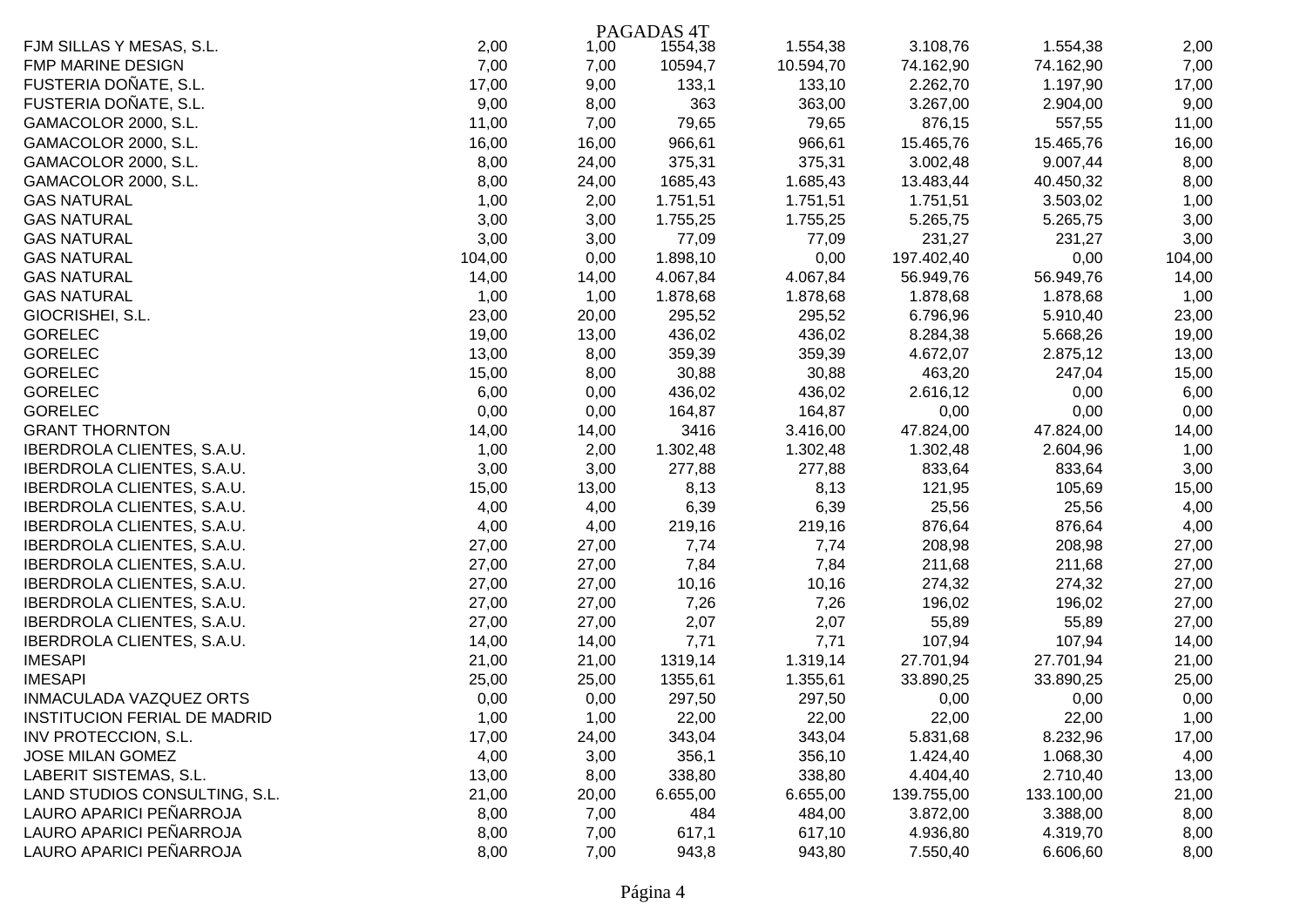|                                       |        |       | PAGADAS <sub>4T</sub> |          |            |            |        |
|---------------------------------------|--------|-------|-----------------------|----------|------------|------------|--------|
| LOOMIS SPAIN, S.A.                    | 22,00  | 15,00 | 453,75                | 453,75   | 9.982,50   | 6.806,25   | 22,00  |
| LOOMIS SPAIN, S.A.                    | 18,00  | 14,00 | 453,75                | 453,75   | 8.167,50   | 6.352,50   | 18,00  |
| LOOMIS SPAIN, S.A.                    | 1,00   | 0,00  | 453,75                | 453,75   | 453,75     | 0,00       | 1,00   |
| LYDIA JOVER MOLINER                   | 24,00  | 15,00 | 907,50                | 907,50   | 21.780,00  | 13.612,50  | 24,00  |
| LYDIA JOVER MOLINER                   | 7,00   | 3,00  | 931,70                | 931,70   | 6.521,90   | 2.795,10   | 7,00   |
| <b>LYDIA JOVER MOLINER</b>            | 198,00 | 2,00  | 847,00                | 0,00     | 167.706,00 | 1.694,00   | 198,00 |
| <b>LYDIA JOVER MOLINER</b>            | 0,00   | 1,00  | 907,50                | 907,50   | 0,00       | 907,50     | 0,00   |
| LYDIA JOVER MOLINER                   | 30,00  | 30,00 | 957,64                | 957,64   | 28.729,20  | 28.729,20  | 30,00  |
| MANANTIAL DE IDEAS, S.L.              | 0,00   | 0,00  | 504,16                | 504,16   | 0,00       | 0,00       | 0,00   |
| MANANTIAL DE IDEAS, S.L.              | 0,00   | 0,00  | 2.309,10              | 2.309,10 | 0,00       | 0,00       | 0,00   |
| MANANTIAL DE IDEAS, S.L.              | 7,00   | 0,00  | 504,16                | 504,16   | 3.529,12   | 0,00       | 7,00   |
| MANANTIAL DE IDEAS, S.L.              | 7,00   | 0,00  | 1.074,29              | 1.074,29 | 7.520,03   | 0,00       | 7,00   |
| MANANTIAL DE IDEAS, S.L.              | 1,00   | 1,00  | 504,16                | 504,16   | 504,16     | 504,16     | 1,00   |
| MANANTIAL DE IDEAS, S.L.              | 1,00   | 1,00  | 2.305,59              | 2.305,59 | 2.305,59   | 2.305,59   | 1,00   |
| MARIA PEÑARROJA SEGARRA               | 0,00   | 0,00  | 4.874,94              | 4.874,94 | 0,00       | 0,00       | 0,00   |
| MARIA JOSE SAEZ RODRIGO               | 25,00  | 24,00 | 367,84                | 367,84   | 9.196,00   | 8.828,16   | 25,00  |
| MERCEDES GARGALLO LOPEZ               | 14,00  | 13,00 | 1.091,80              | 1.091,80 | 15.285,20  | 14.193,40  | 14,00  |
| MERCEDES GARGALLO LOPEZ               | 11,00  | 7,00  | 1487,75               | 1.487,75 | 16.365,25  | 10.414,25  | 11,00  |
| MIGUEL ANGEL GALAS MURILLO            | 11,00  | 7,00  | 554,4                 | 554,40   | 6.098,40   | 3.880,80   | 11,00  |
| MIGUEL ANGEL GALAS MURILLO            | 11,00  | 7,00  | 422,4                 | 422,40   | 4.646,40   | 2.956,80   | 11,00  |
| MOTOCICLOS SERRANO, S.L.U.            | 8,00   | 24,00 | 120,10                | 120,10   | 960,80     | 2.882,40   | 8,00   |
| MUÑOZ BOSCH                           | 7,00   | 7,00  | 3110,69               | 3.110,69 | 21.774,83  | 21.774,83  | 7,00   |
| NATURGY IBERIA, S.A.                  | 3,00   | 3,00  | 3270,42               | 3.270,42 | 9.811,26   | 9.811,26   | 3,00   |
| NATURGY IBERIA, S.A.                  | 20,00  | 20,00 | 3855,76               | 3.855,76 | 77.115,20  | 77.115,20  | 20,00  |
| NATURGY IBERIA, S.A.                  | 20,00  | 20,00 | 3870,64               | 3.870,64 | 77.412,80  | 77.412,80  | 20,00  |
| NOGUERA ABOGADOS                      | 30,00  | 21,00 | 1.199,91              | 1.199,91 | 35.997,30  | 25.198,11  | 30,00  |
| NOGUERA ABOGADOS & ASESORES, S.L.     | 11,00  | 7,00  | 1199,91               | 1.199,91 | 13.199,01  | 8.399,37   | 11,00  |
| NOGUERA ABOGADOS & ASESORES, S.L.     | 7,00   | 3,00  | 1199,91               | 1.199,91 | 8.399,37   | 3.599,73   | 7,00   |
| NORTHGATE ESPAÑA, S.A.U.              | 10,00  | 20,00 | 363                   | 363,00   | 3.630,00   | 7.260,00   | 10,00  |
| NORTHGATE ESPAÑA, S.A.U.              | 10,00  | 20,00 | 363                   | 363,00   | 3.630,00   | 7.260,00   | 10,00  |
| NORTHGATE ESPAÑA, S.A.U.              | 15,00  | 3,00  | 363                   | 363,00   | 5.445,00   | 1.089,00   | 15,00  |
| PABLO GOMEZ GRANELL                   | 30,00  | 21,00 | 1.597,20              | 1.597,20 | 47.916,00  | 33.541,20  | 30,00  |
| PAULA MARTINEZ REINA                  | 10,00  | 7,00  | 977,37                | 977,37   | 9.773,70   | 6.841,59   | 10,00  |
| PINME, C.B.                           | 127,00 | 0,00  | 849,26                | 0,00     | 107.856,02 | 0,00       | 127,00 |
| PRIMA DENT 2009, S.L.                 | 24,00  | 20,00 | 240,00                | 240,00   | 5.760,00   | 4.800,00   | 24,00  |
| QUIMERA, C.B.                         | 28,00  | 21,00 | 290,40                | 290,40   | 8.131,20   | 6.098,40   | 28,00  |
| RAFAEL SANDALINES ESCRIG              | 27,00  | 20,00 | 157,91                | 157,91   | 4.263,57   | 3.158,20   | 27,00  |
| RAUL RUBIO MORENO                     | 28,00  | 21,00 | 8.470,00              | 8.470,00 | 237.160,00 | 177.870,00 | 28,00  |
| REGISTRO MERCANTIL DE CASTELLON, C.B. | 1,00   | 1,00  | 39,82                 | 39,82    | 39,82      | 39,82      | 1,00   |
| REGISTRO MERCANTIL DE CASTELLON, C.B. | 1,00   | 1,00  | 55,77                 | 55,77    | 55,77      | 55,77      | 1,00   |
| REGISTRO MERCANTIL DE CASTELLON, C.B. | 1,00   | 1,00  | 15,05                 | 15,05    | 15,05      | 15,05      | 1,00   |
| RENTOKIL INITIAL ESPAÑA, S.A.         | 4,00   | 0,00  | 284,08                | 284,08   | 1.136,32   | 0,00       | 4,00   |
| RENTOKIL INITIAL ESPAÑA, S.A.         | 21,00  | 21,00 | 284,08                | 284,08   | 5.965,68   | 5.965,68   | 21,00  |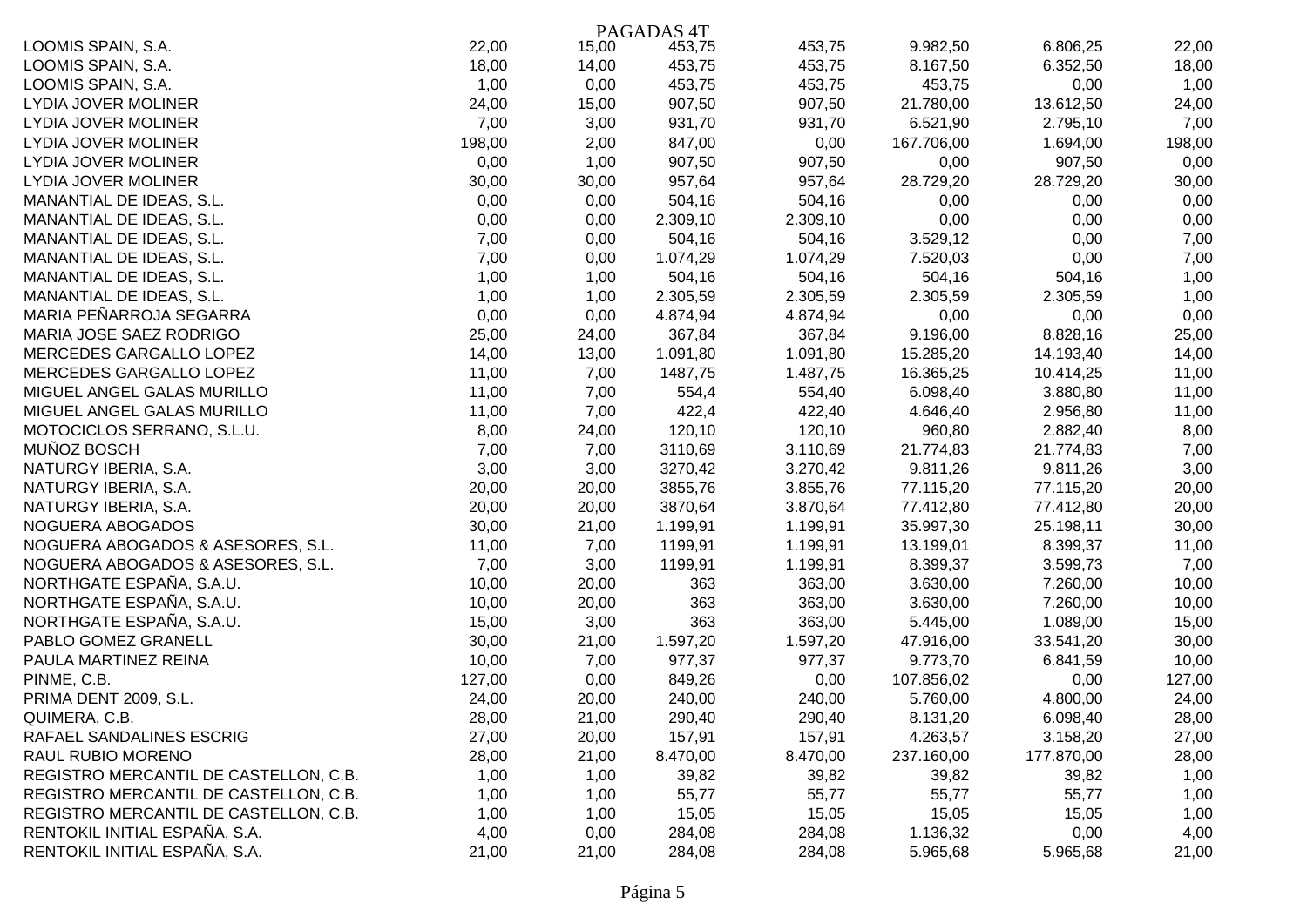|                                        |        |       | PAGADAS <sub>4T</sub> |           |            |            |        |
|----------------------------------------|--------|-------|-----------------------|-----------|------------|------------|--------|
| REPROEXPRES, S.L.                      | 0,00   | 0,00  | 7,50                  | 7,50      | 0,00       | 0,00       | 0,00   |
| RESTAURANTE EL PECAT                   | 0,00   | 0,00  | 88,75                 | 88,75     | 0,00       | 0,00       | 0,00   |
| ROSA E. SANCHEZ SEGARRA                | 0,00   | 0,00  | 510,00                | 510,00    | 0,00       | 0,00       | 0,00   |
| ROSA E. SANCHEZ SEGARRA                | 0,00   | 0,00  | 510,00                | 511,00    | 0,00       | 0,00       | 0,00   |
| ROSA E. SANCHEZ SEGARRA                | 30,00  | 30,00 | 510,00                | 511,00    | 15.300,00  | 15.300,00  | 30,00  |
| SAGE SPAIN, S.L.                       | 118,00 | 0,00  | 119,79                | 511,00    | 14.135,22  | 0,00       | 118,00 |
| SEGARRA BARBERA                        | 13,00  | 13,00 | 33,09                 | 33,09     | 430,17     | 430,17     | 13,00  |
| SEGARRA BARBERA                        | 13,00  | 13,00 | 116,85                | 116,85    | 1.519,05   | 1.519,05   | 13,00  |
| SEGARRA BARBERA                        | 17,00  | 20,00 | 424,83                | 424,83    | 7.222,11   | 8.496,60   | 17,00  |
| <b>SERVIFOT</b>                        | 85,00  | 15,00 | 919,60                | 0,00      | 78.166,00  | 13.794,00  | 85,00  |
| <b>SERVIFOT</b>                        | 0,00   | 0,00  | 157,30                | 157,30    | 0,00       | 0,00       | 0,00   |
| <b>SERVIFOT</b>                        | 0,00   | 0,00  | 459,80                | 459,80    | 0,00       | 0,00       | 0,00   |
| SERVINET SISTEMAS Y COMUNICACION, S.L. | 24,00  | 20,00 | 515,56                | 515,56    | 12.373,44  | 10.311,20  | 24,00  |
| SERVINET SISTEMAS Y COMUNICACION, S.L. | 24,00  | 20,00 | 515,56                | 515,56    | 12.373,44  | 10.311,20  | 24,00  |
| SERVINET SISTEMAS Y COMUNICACION, S.L. | 24,00  | 20,00 | 515,56                | 515,56    | 12.373,44  | 10.311,20  | 24,00  |
| SHOPTEXTO, S.L.                        | 98,00  | 20,00 | 385,87                | 0,00      | 37.815,26  | 7.717,40   | 98,00  |
| SILVESTRE HNOS, C.B.                   | 20,00  | 16,00 | 817,00                | 817,00    | 16.340,00  | 13.072,00  | 20,00  |
| SOCIEDAD ESTATAL CORREOS Y TELEGRAFOS  | 24,00  | 24,00 | 14,41                 | 14,41     | 345,84     | 345,84     | 24,00  |
| SOCIEDAD ESTATAL CORREOS Y TELEGRAFOS  | 1,00   | 1,00  | 14,41                 | 14,41     | 14,41      | 14,41      | 1,00   |
| SOCIEDAD ESTATAL CORREOS Y TELEGRAFOS  | 14,00  | 14,00 | 15,90                 | 15,90     | 222,60     | 222,60     | 14,00  |
| SOCIEDAD ESTATAL CORREOS Y TELEGRAFOS  | 13,00  | 13,00 | 28,63                 | 28,63     | 372,19     | 372,19     | 13,00  |
| SOCIEDAD ESTATAL CORREOS Y TELEGRAFOS  | 13,00  | 13,00 | 25,30                 | 25,30     | 328,90     | 328,90     | 13,00  |
| SOCIEDAD ESTATAL CORREOS Y TELEGRAFOS  | 13,00  | 13,00 | 13,32                 | 13,32     | 173,16     | 173,16     | 13,00  |
| SOCIEDAD ESTATAL CORREOS Y TELEGRAFOS  | 1,00   | 1,00  | 38,75                 | 38,75     | 38,75      | 38,75      | 1,00   |
| SOCIEDAD ESTATAL CORREOS Y TELEGRAFOS  | 1,00   | 1,00  | 16,35                 | 16,35     | 16,35      | 16,35      | 1,00   |
| SOCIEDAD GENERAL DE AUTORES Y EDITORES | 22,00  | 21,00 | 175,87                | 175,87    | 3.869,14   | 3.693,27   | 22,00  |
| TECNIAIENSU, S.L.                      | 20,00  | 20,00 | 1.899,70              | 1.899,70  | 37.994,00  | 37.994,00  | 20,00  |
| TELEFONICA DE ESPAÑA, S.A.U.           | 5,00   | 13,00 | 74,40                 | 74,40     | 372,00     | 967,20     | 5,00   |
| TELEFONICA DE ESPAÑA, S.A.U.           | 0,00   | 0,00  | 74,40                 | 74,40     | 0,00       | 0,00       | 0,00   |
| TELEFONICA DE ESPAÑA, S.A.U.           | 5,00   | 13,00 | 74,40                 | 74,40     | 372,00     | 967,20     | 5,00   |
| TELEFONICA DE ESPAÑA, S.A.U.           | 5,00   | 13,00 | 74,40                 | 74,40     | 372,00     | 967,20     | 5,00   |
| TELEFONICA DE ESPAÑA, S.A.U.           | 5,00   | 13,00 | 74,40                 | 74,40     | 372,00     | 967,20     | 5,00   |
| TELEFONICA DE ESPAÑA, S.A.U.           | 5,00   | 13,00 | 74,70                 | 74,70     | 373,50     | 971,10     | 5,00   |
| TELEFONICA DE ESPAÑA, S.A.U.           | 5,00   | 13,00 | 74,40                 | 74,40     | 372,00     | 967,20     | 5,00   |
| <b>TRAZIA</b>                          | 87,00  | 0,00  | 3.570,00              | 0,00      | 310.590,00 | 0,00       | 87,00  |
| <b>TRAZIA</b>                          | 87,00  | 0,00  | 2.178,00              | 0,00      | 189.486,00 | 0,00       | 87,00  |
| TRUMBO AGENCIA CREATIVA, S.L.          | 17,00  | 17,00 | 14.399,00             | 14.399,00 | 244.783,00 | 244.783,00 | 17,00  |
| <b>TUIX ROSS</b>                       | 16,00  | 16,00 | 605,00                | 605,00    | 9.680,00   | 9.680,00   | 16,00  |
| TYCO INTEGRATED SECURITY, S.L.         | 24,00  | 24,00 | 40,12                 | 40,12     | 962,88     | 962,88     | 24,00  |
| TYCO INTEGRATED SECURITY, S.L.         | 3,00   | 3,00  | 40,12                 | 40,12     | 120,36     | 120,36     | 3,00   |
| TYCO INTEGRATED SECURITY, S.L.         | 16,00  | 17,00 | 40,12                 | 40,12     | 641,92     | 682,04     | 16,00  |
| VALBIT                                 | 3,00   | 3,00  | 196,02                | 196,02    | 588,06     | 588,06     | 3,00   |
| <b>VALBIT</b>                          | 33,00  | 0,00  | 1.779,47              | 0,00      | 58.722,51  | 0,00       | 33,00  |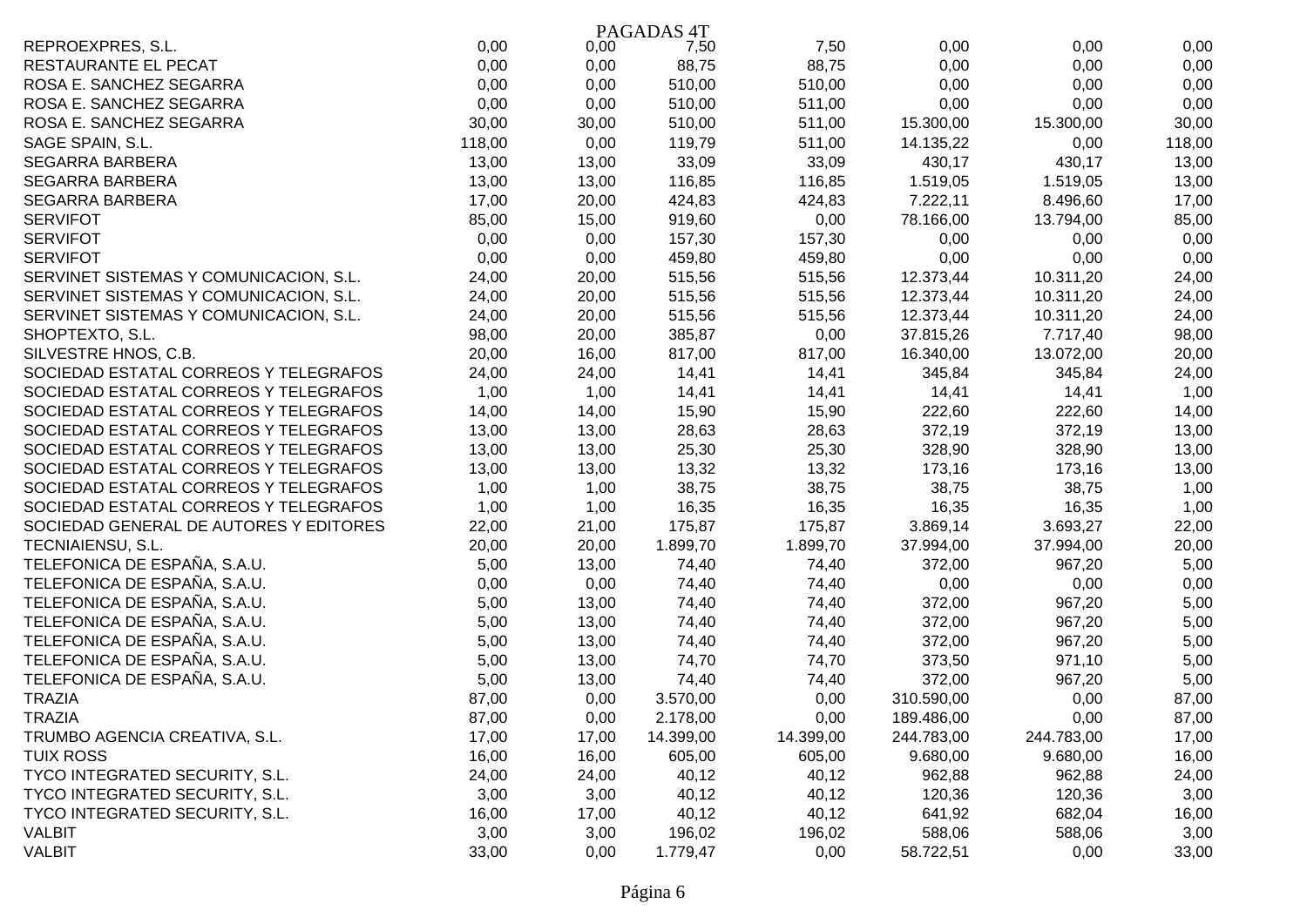| PAGADAS <sub>4T</sub>         |          |          |            |            |              |              |          |  |  |  |
|-------------------------------|----------|----------|------------|------------|--------------|--------------|----------|--|--|--|
| <b>VALBIT</b>                 | 12,00    | 12,00    | 332,75     | 332,75     | 3.993,00     | 3.993,00     | 12,00    |  |  |  |
| <b>VALBIT</b>                 | 11,00    | 11,00    | 196,02     | 196,02     | 2.156,22     | 2.156,22     | 11,00    |  |  |  |
| VALBIT                        | 11,00    | 11,00    | 157,30     | 157,30     | 1.730,30     | 1.730,30     | 11,00    |  |  |  |
| VALORA PREVENCION, S.L.       | 7,00     | 2,00     | 1.005,60   | 1.005,60   | 7.039,20     | 2.011,20     | 7,00     |  |  |  |
| VALORA PREVENCION, S.L.       | 21,00    | 13,00    | 1.597,13   | 1.597,13   | 33.539,73    | 20.762,69    | 21,00    |  |  |  |
| VALORA PREVENCION, S.L.       | 0,00     | 13,00    | 11,00      | 11,00      | 0,00         | 143,00       | 0,00     |  |  |  |
| VICENTE DIAGO SEGARRA         | 13,00    | 8,00     | 568,70     | 568,70     | 7.393,10     | 4.549,60     | 13,00    |  |  |  |
| VICENTE DIAGO SEGARRA         | 10,00    | 13,00    | 568,70     | 568,70     | 5.687,00     | 7.393,10     | 10,00    |  |  |  |
| <b>VICENTE DIAGO SEGARRA</b>  | 24,00    | 16,00    | 568,70     | 568,70     | 13.648,80    | 9.099,20     | 24,00    |  |  |  |
| VICENTE DIAGO SEGARRA         | 16,00    | 3,00     | .588,73    | .588,73    | 25.419,68    | 4.766,19     | 16,00    |  |  |  |
| <b>VICENTE GONZALEZ BAREA</b> | 9,00     | 15,00    | 166,01     | 166,01     | 1.494,09     | 2.490,15     | 9,00     |  |  |  |
| VICENTE GONZALEZ BAREA        | 17,00    | 17,00    | 182,00     | 182,00     | 3.094,00     | 3.094,00     | 17,00    |  |  |  |
| VIUNATURA                     | 22,00    | 21,00    | 5.578,71   | 5.578,71   | 122.731,62   | 117.152,91   | 22,00    |  |  |  |
| VIUNATURA, S.L.               | 8,00     | 7,00     | 3.274,26   | 3.274,26   | 26.194,08    | 22.919,82    | 8,00     |  |  |  |
| VIUNATURA, S.L.               | 16,00    | 16,00    | 2.495,63   | 2.495,63   | 39.930,08    | 39.930,08    | 16,00    |  |  |  |
| 1&1 IONOS ESPAÑA, S.L.U.      | 10,00    | 28,00    | 24,18      | 24,18      | 241,80       | 677,04       | 10,00    |  |  |  |
| <b>TOTALES</b>                | 3.671,00 | 2.795,00 | 193.582,57 | 175.456,79 | 3.646.886,85 | 2.052.961,23 | 3.671,00 |  |  |  |

| <b>PMP</b>       | Sumatorio nº días conforme X importe  | 3.646.886,85 |
|------------------|---------------------------------------|--------------|
|                  | Importe total de pagos                | 193.582,57   |
|                  | <b>ROP</b><br><b>PMP</b> pagadas      | 18,84        |
| <b>MOROSIDAD</b> | Sumatorio nº días recepción X importe | 3.092.285,76 |
|                  | Importe de las operaciones            | 193.582,57   |
|                  | <b>PMP</b> pagadas                    | 15,97        |
|                  | Nº pagos en periodo legal             | 258          |
|                  | Importe en el peridodo legal          | 175.456,79   |
|                  | Nº pagos fuera periodo legal          | 10           |
|                  | Importe fuera del peridodo legal      | 18.125,78    |
|                  | <b>Total facturas pagadas</b>         | 268          |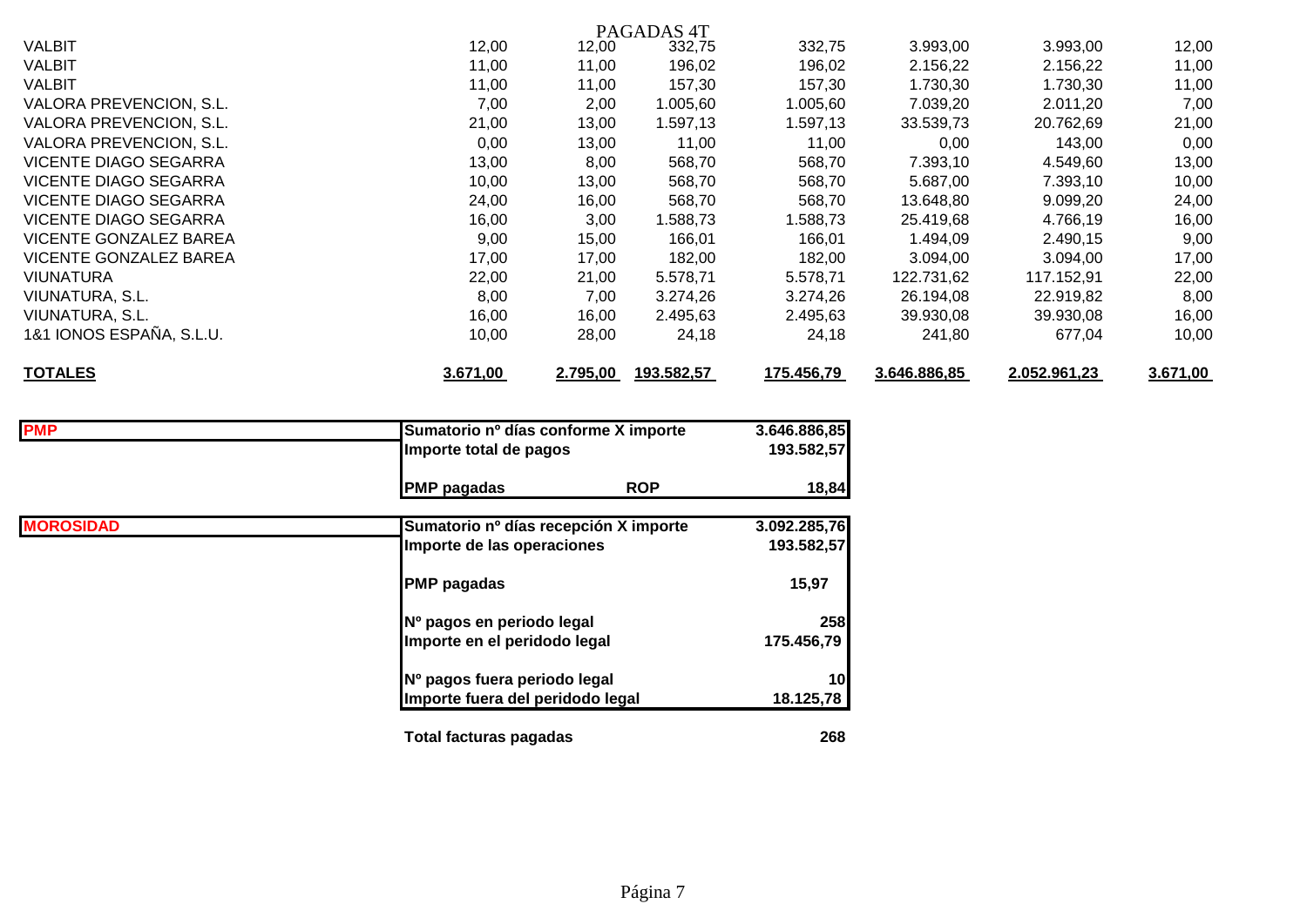|                           | <b>AS FUERA DE PLAZO</b> |            |                                                  |          |                   |                             |          |  |  |  |  |
|---------------------------|--------------------------|------------|--------------------------------------------------|----------|-------------------|-----------------------------|----------|--|--|--|--|
| N <sup>a</sup> días recep | Importe                  |            | Días Conf. X imp Días recep. X importe RECEPCION |          | <b>CONFORMADA</b> | <b>CONTABILIZADA PAGADA</b> |          |  |  |  |  |
| 0,00                      | 246,84                   | 2.221,56   | 0,00                                             | 26/10/21 | 02/11/21          | 28/10/21                    | 11/11/21 |  |  |  |  |
| 0,00                      | 282,99                   | 1.697,94   | 0,00                                             | 03/11/21 | 09/11/21          | 11/11/21                    | 15/11/21 |  |  |  |  |
| 0,00                      | 1.590,00                 | 0,00       | 0,00                                             | 01/12/21 | 02/12/21          | 14/12/21                    | 02/12/21 |  |  |  |  |
| 0,00                      | 52,88                    | 158,64     | 0,00                                             | 14/12/21 | 14/12/21          | 14/12/21                    | 17/12/21 |  |  |  |  |
| 0,00                      | 1.851,30                 | 24.066,90  | 0,00                                             | 21/10/21 | 21/10/21          | 28/10/21                    | 3/11/21  |  |  |  |  |
| 0,00                      | 1.851,30                 | 18.513,00  | 0,00                                             | 08/11/21 | 05/11/21          | 11/11/21                    | 15/11/21 |  |  |  |  |
| 0,00                      | 1.851,30                 | 27.769,50  | 0,00                                             | 14/12/21 | 02/12/21          | 14/12/21                    | 17/12/21 |  |  |  |  |
| 34,00                     | 46,53                    | 1.582,02   | 1.582,02                                         | 30/09/21 | 30/09/21          | 28/10/21                    | 3/11/21  |  |  |  |  |
| 0,00                      | 61,71                    | 740,52     | 0,00                                             | 03/11/21 | 03/11/21          | 11/11/21                    | 15/11/21 |  |  |  |  |
| 0,00                      | 44,47                    | 0,00       | 0,00                                             | 28/10/21 | 28/10/21          | 28/10/21                    | 28/10/21 |  |  |  |  |
| 0,00                      | 16,20                    | 0,00       | 0,00                                             | 28/10/21 | 28/10/21          | 28/10/21                    | 28/10/21 |  |  |  |  |
| 0,00                      | 21,99                    | 0,00       | 0,00                                             | 28/10/21 | 28/10/21          | 28/10/21                    | 28/10/21 |  |  |  |  |
| 0,00                      | 15,24                    | 0,00       | 0,00                                             | 28/10/21 | 28/10/21          | 28/10/21                    | 28/10/21 |  |  |  |  |
| 0,00                      | 2,76                     | 0,00       | 0,00                                             | 14/09/21 | 14/09/21          | 14/09/21                    | 14/09/21 |  |  |  |  |
| 0,00                      | 1.246,78                 | 18.701,70  | 0,00                                             | 13/10/21 | 19/10/21          | 28/10/21                    | 3/11/21  |  |  |  |  |
| 0,00                      | 1.462,16                 | 11.697,28  | 0,00                                             | 23/11/21 | 24/11/21          | 26/11/21                    | 2/12/21  |  |  |  |  |
| 0,00                      | 435,60                   | 13.068,00  | 0,00                                             | 13/10/21 | 04/10/21          | 28/10/21                    | 3/11/21  |  |  |  |  |
| 0,00                      | 8.796,70                 | 140.747,20 | 0,00                                             | 23/11/21 | 16/11/21          | 26/11/21                    | 2/12/21  |  |  |  |  |
| 0,00                      | 9.071,98                 | 36.287,92  | 0,00                                             | 28/12/21 | 27/12/21          | 31/12/21                    | 31/12/21 |  |  |  |  |
| 0,00                      | 2,90                     | 34,80      | 0,00                                             | 01/12/21 | 02/12/21          | 14/12/21                    | 14/12/21 |  |  |  |  |
| 0,00                      | 85,67                    | 1.028,04   | 0,00                                             | 01/12/21 | 02/12/21          | 14/12/21                    | 14/12/21 |  |  |  |  |
| 0,00                      | 7,26                     | 87,12      | 0,00                                             | 01/12/21 | 02/12/21          | 14/12/21                    | 14/12/21 |  |  |  |  |
| 0,00                      | 4,36                     | 52,32      | 0,00                                             | 01/12/21 | 02/12/21          | 14/12/21                    | 14/12/21 |  |  |  |  |
| 0,00                      | 2,90                     | 34,80      | 0,00                                             | 01/12/21 | 02/12/21          | 14/12/21                    | 14/12/21 |  |  |  |  |
| 0,00                      | 1,45                     | 17,40      | 0,00                                             | 01/12/21 | 02/12/21          | 14/12/21                    | 14/12/21 |  |  |  |  |
| 0,00                      | 1,45                     | 17,40      | 0,00                                             | 01/12/21 | 02/12/21          | 14/12/21                    | 14/12/21 |  |  |  |  |
| 0,00                      | 14,76                    | 177,12     | 0,00                                             | 01/12/21 | 02/12/21          | 14/12/21                    | 14/12/21 |  |  |  |  |
| 0,00                      | 1,45                     | 17,40      | 0,00                                             | 01/12/21 | 02/12/21          | 14/12/21                    | 14/12/21 |  |  |  |  |
| 0,00                      | 16,70                    | 200,40     | 0,00                                             | 01/12/21 | 02/12/21          | 14/12/21                    | 14/12/21 |  |  |  |  |
| 0,00                      | 11,62                    | 139,44     | 0,00                                             | 01/12/21 | 02/12/21          | 14/12/21                    | 14/12/21 |  |  |  |  |
| 0,00                      | 1,45                     | 17,40      | 0,00                                             | 01/12/21 | 02/12/21          | 14/12/21                    | 14/12/21 |  |  |  |  |
| 0,00                      | 1,45                     | 17,40      | 0,00                                             | 01/12/21 | 02/12/21          | 14/12/21                    | 14/12/21 |  |  |  |  |
| 0,00                      | 159,96                   | 1.919,52   | 0,00                                             | 01/12/21 | 02/12/21          | 14/12/21                    | 14/12/21 |  |  |  |  |
| 0,00                      | 2,90                     | 34,80      | 0,00                                             | 01/12/21 | 02/12/21          | 14/12/21                    | 14/12/21 |  |  |  |  |
| 0,00                      | 1,45                     | 17,40      | 0,00                                             | 01/12/21 | 02/12/21          | 14/12/21                    | 14/12/21 |  |  |  |  |
| 0,00                      | 2,90                     | 34,80      | 0,00                                             | 01/12/21 | 02/12/21          | 14/12/21                    | 14/12/21 |  |  |  |  |
| 0,00                      | 2,42                     | 29,04      | 0,00                                             | 01/12/21 | 02/12/21          | 14/12/21                    | 14/12/21 |  |  |  |  |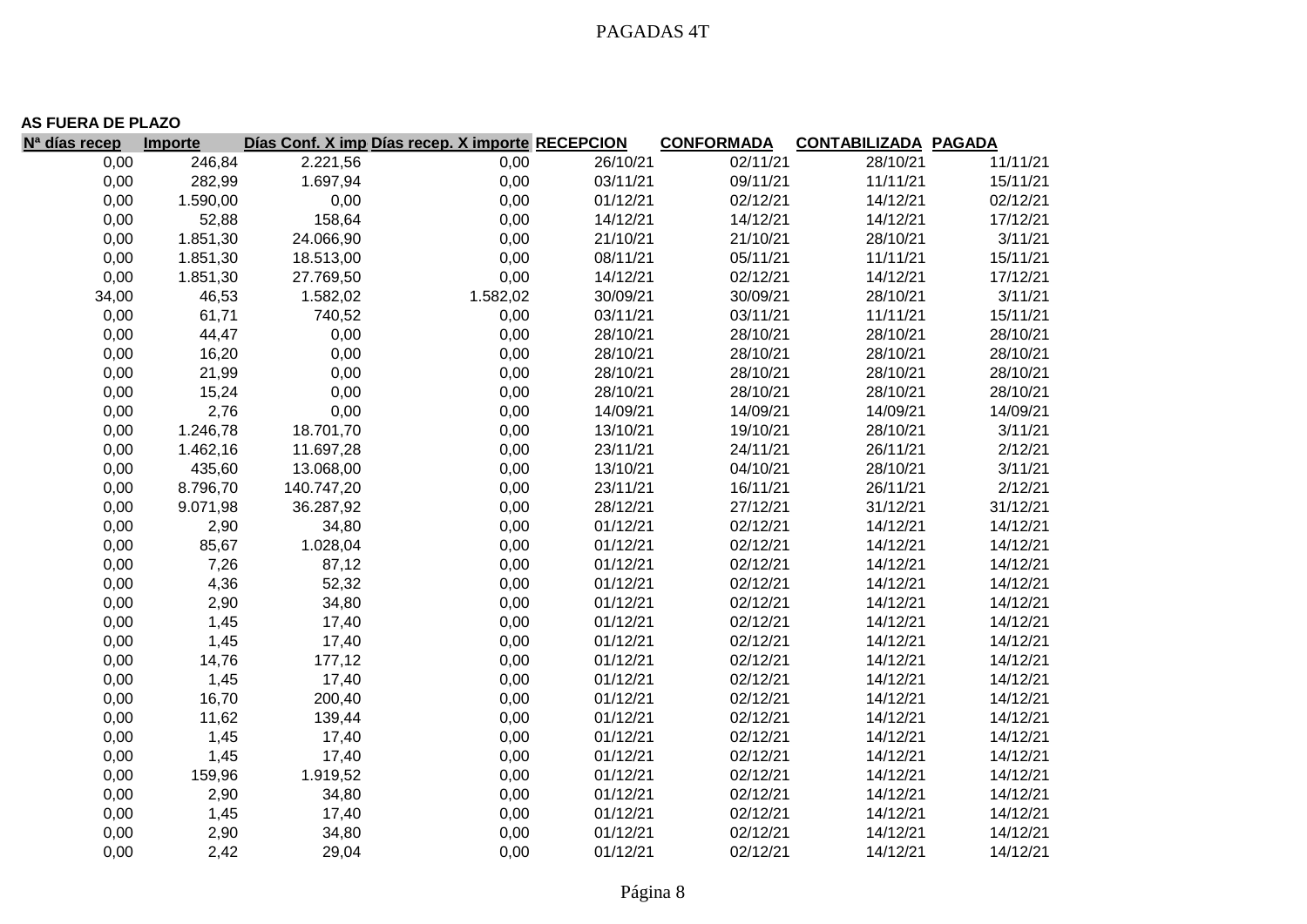|       |        |          |          | PAGADAS <sub>4T</sub> |          |          |          |
|-------|--------|----------|----------|-----------------------|----------|----------|----------|
| 0,00  | 1,45   | 17,40    | 0,00     | 01/12/21              | 02/12/21 | 14/12/21 | 14/12/21 |
| 0,00  | 4,11   | 49,32    | 0,00     | 01/12/21              | 02/12/21 | 14/12/21 | 14/12/21 |
| 0,00  | 1,45   | 1,45     | 0,00     | 27/12/21              | 27/12/21 | 28/12/21 | 28/12/21 |
| 0,00  | 1,45   | 1,45     | 0,00     | 27/12/21              | 27/12/21 | 28/12/21 | 28/12/21 |
| 0,00  | 2,90   | 2,90     | 0,00     | 27/12/21              | 27/12/21 | 28/12/21 | 28/12/21 |
| 0,00  | 1,45   | 1,45     | 0,00     | 27/12/21              | 27/12/21 | 28/12/21 | 28/12/21 |
| 0,00  | 1,45   | 1,45     | 0,00     | 27/12/21              | 27/12/21 | 28/12/21 | 28/12/21 |
| 0,00  | 1,45   | 1,45     | 0,00     | 27/12/21              | 27/12/21 | 28/12/21 | 28/12/21 |
| 0,00  | 3,63   | 3,63     | 0,00     | 27/12/21              | 27/12/21 | 28/12/21 | 28/12/21 |
| 0,00  | 2,90   | 2,90     | 0,00     | 24/12/21              | 27/12/21 | 28/12/21 | 28/12/21 |
| 0,00  | 1,45   | 1,45     | 0,00     | 27/12/21              | 27/12/21 | 28/12/21 | 28/12/21 |
| 0,00  | 87,97  | 87,97    | 0,00     | 27/12/21              | 27/12/21 | 28/12/21 | 28/12/21 |
| 0,00  | 1,21   | 1,21     | 0,00     | 27/12/21              | 27/12/21 | 28/12/21 | 28/12/21 |
| 0,00  | 1,45   | 1,45     | 0,00     | 27/12/21              | 27/12/21 | 28/12/21 | 28/12/21 |
| 0,00  | 1,45   | 1,45     | 0,00     | 27/12/21              | 27/12/21 | 28/12/21 | 28/12/21 |
| 0,00  | 1,45   | 1,45     | 0,00     | 27/12/21              | 27/12/21 | 28/12/21 | 28/12/21 |
| 0,00  | 16,46  | 16,46    | 0,00     | 27/12/21              | 27/12/21 | 28/12/21 | 28/12/21 |
| 0,00  | 1,21   | 1,21     | 0,00     | 27/12/21              | 27/12/21 | 28/12/21 | 28/12/21 |
| 0,00  | 5,81   | 5,81     | 0,00     | 27/12/21              | 27/12/21 | 28/12/21 | 28/12/21 |
| 0,00  | 11,37  | 0,00     | 0,00     | 30/12/21              | 31/12/21 | 31/12/21 | 31/12/21 |
| 0,00  | 138,12 | 0,00     | 0,00     | 30/12/21              | 31/12/21 | 31/12/21 | 31/12/21 |
| 0,00  | 1,21   | 0,00     | 0,00     | 30/12/21              | 31/12/21 | 31/12/21 | 31/12/21 |
| 0,00  | 7,02   | 0,00     | 0,00     | 30/12/21              | 31/12/21 | 31/12/21 | 31/12/21 |
| 0,00  | 181,50 | 3.085,50 | 0,00     | 24/11/21              | 30/11/21 | 14/12/21 | 17/12/21 |
| 0,00  | 2,30   | 11,50    | 0,00     | 14/12/21              | 09/12/21 | 14/12/21 | 14/12/21 |
| 0,00  | 232,77 | 3.957,09 | 0,00     | 28/10/21              | 25/10/21 | 29/10/21 | 11/11/21 |
| 0,00  | 116,39 | 1.978,63 | 0,00     | 28/10/21              | 25/10/21 | 29/10/21 | 11/11/21 |
| 0,00  | 28,33  | 481,61   | 0,00     | 28/10/21              | 25/10/21 | 29/10/21 | 11/11/21 |
| 0,00  | 118,33 | 1.301,63 | 0,00     | 08/11/21              | 04/11/21 | 11/11/21 | 15/11/21 |
| 35,00 | 90,36  | 903,60   | 3.162,60 | 28/10/21              | 22/11/21 | 26/11/21 | 02/12/21 |
| 0,00  | 270,40 | 2.704,00 | 0,00     | 14/12/21              | 07/12/21 | 14/12/21 | 17/12/21 |
| 0,00  | 9,08   | 272,40   | 0,00     | 13/10/21              | 04/10/21 | 28/10/21 | 3/11/21  |
| 0,00  | 123,99 | 1.611,87 | 0,00     | 13/10/21              | 21/10/21 | 28/10/21 | 3/11/21  |
| 0,00  | 50,67  | 709,38   | 0,00     | 28/10/21              | 28/10/21 | 29/10/21 | 11/11/21 |
| 0,00  | 24,26  | 242,60   | 0,00     | 15/11/21              | 22/11/21 | 26/11/21 | 02/12/21 |
| 0,00  | 19,01  | 95,05    | 0,00     | 01/12/21              | 09/12/21 | 14/12/21 | 14/12/21 |
| 0,00  | 14,65  | 73,25    | 0,00     | 01/12/21              | 09/12/21 | 14/12/21 | 14/12/21 |
| 0,00  | 78,75  | 393,75   | 0,00     | 01/12/21              | 09/12/21 | 14/12/21 | 14/12/21 |
| 0,00  | 210,48 | 1.052,40 | 0,00     | 01/12/21              | 09/12/21 | 14/12/21 | 14/12/21 |
| 0,00  | 105,30 | 526,50   | 0,00     | 01/12/21              | 09/12/21 | 14/12/21 | 14/12/21 |
| 0,00  | 76,00  | 380,00   | 0,00     | 01/12/21              | 09/12/21 | 14/12/21 | 14/12/21 |
| 0,00  | 90,00  | 450,00   | 0,00     | 01/12/21              | 09/12/21 | 14/12/21 | 14/12/21 |
| 0,00  | 166,80 | 834,00   | 0,00     | 01/12/21              | 09/12/21 | 14/12/21 | 14/12/21 |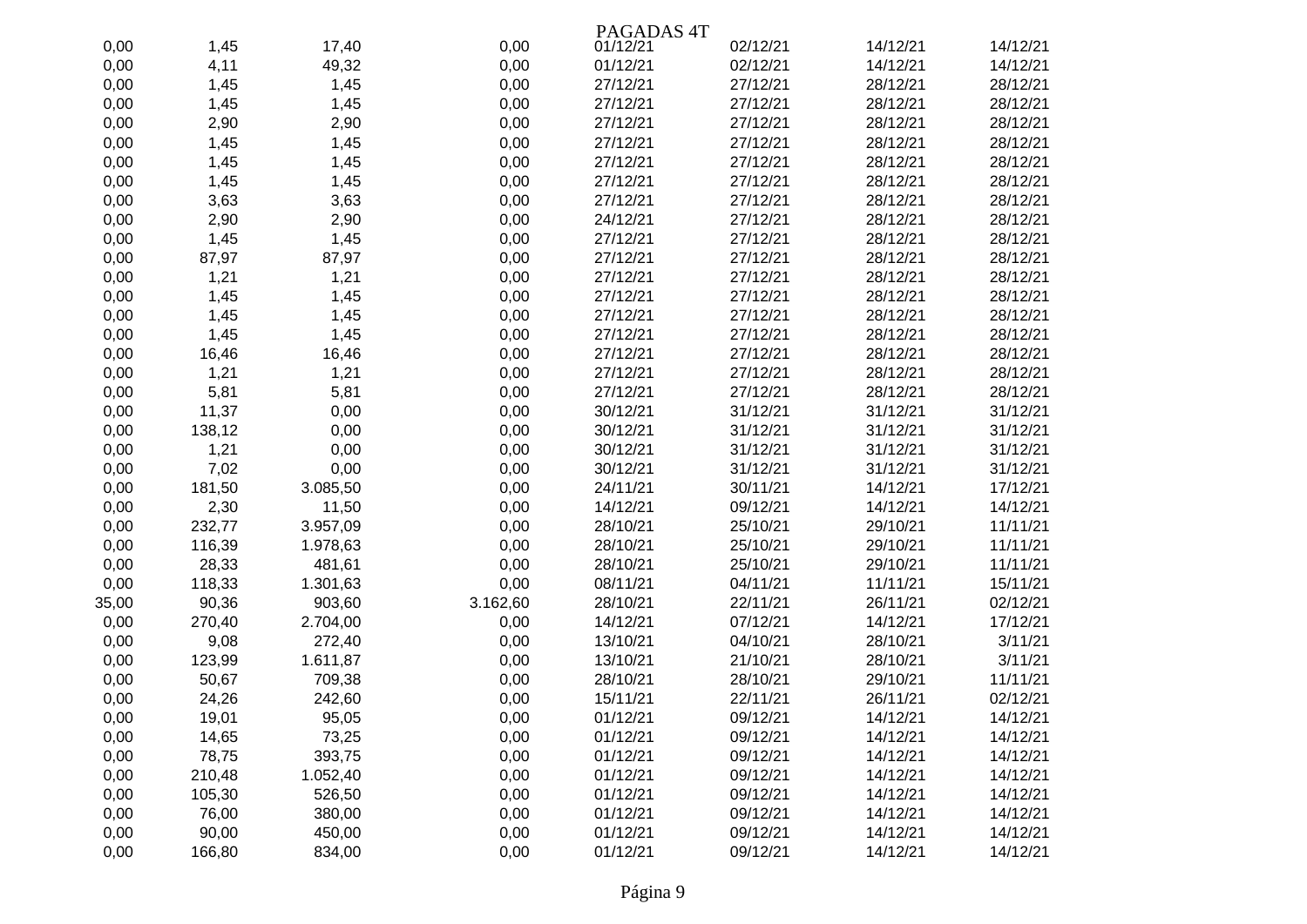|       |          |            |            | PAGADAS <sub>4T</sub> |          |          |          |
|-------|----------|------------|------------|-----------------------|----------|----------|----------|
| 0,00  | 105,50   | 211,00     | 0,00       | 30/12/21              | 29/12/21 | 31/12/21 | 31/12/21 |
| 0,00  | 11,51    | 46,04      | 0,00       | 15/11/21              | 22/11/21 | 26/11/21 | 26/11/21 |
| 0,00  | 15,63    | 62,52      | 0,00       | 15/11/21              | 22/11/21 | 26/11/21 | 26/11/21 |
| 0,00  | 38,54    | 192,70     | 0,00       | 01/12/21              | 09/12/21 | 14/12/21 | 14/12/21 |
| 0,00  | 28,16    | 140,80     | 0,00       | 01/12/21              | 09/12/21 | 14/12/21 | 14/12/21 |
| 0,00  | 28,46    | 142,30     | 0,00       | 01/12/21              | 09/12/21 | 14/12/21 | 14/12/21 |
| 0,00  | 15,63    | 78,15      | 0,00       | 01/12/21              | 09/12/21 | 14/12/21 | 14/12/21 |
| 0,00  | 0,52     | 2,60       | 0,00       | 01/12/21              | 09/12/21 | 14/12/21 | 14/12/21 |
| 0,00  | 9,06     | 45,30      | 0,00       | 01/12/21              | 09/12/21 | 14/12/21 | 14/12/21 |
| 0,00  | 50,02    | 250,10     | 0,00       | 01/12/21              | 09/12/21 | 14/12/21 | 14/12/21 |
| 0,00  | 20,07    | 100,35     | 0,00       | 01/12/21              | 09/12/21 | 14/12/21 | 14/12/21 |
| 0,00  | 4,75     | 23,75      | 0,00       | 01/12/21              | 09/12/21 | 14/12/21 | 14/12/21 |
| 0,00  | 450,50   | 8.109,00   | 0,00       | 01/12/21              | 29/11/21 | 14/12/21 | 17/12/21 |
| 0,00  | 132,50   | 265,00     | 0,00       | 15/12/21              | 15/12/21 | 17/12/21 | 17/12/21 |
| 0,00  | 132,50   | 1.722,50   | 0,00       | 27/12/21              | 15/12/21 | 28/12/21 | 28/12/21 |
| 0,00  | 183,92   | 2.758,80   | 0,00       | 13/10/21              | 19/10/21 | 28/10/21 | 3/11/21  |
| 0,00  | 212,96   | 2.555,52   | 0,00       | 03/11/21              | 03/11/21 | 11/11/21 | 15/11/21 |
| 0,00  | 1.573,00 | 48.763,00  | 0,00       | 21/10/21              | 15/10/21 | 15/11/21 | 15/11/21 |
| 33,00 | 4.472,16 | 178.886,40 | 147.581,28 | 13/10/21              | 06/10/21 | 15/11/21 | 15/11/21 |
| 0,00  | 810,70   | 15.403,30  | 0,00       | 28/10/21              | 27/10/21 | 15/11/21 | 15/11/21 |
| 0,00  | 268,62   | 2.686,20   | 0,00       | 23/11/21              | 22/11/21 | 26/11/21 | 02/12/21 |
| 0,00  | 98,01    | 784,08     | 0,00       | 23/11/21              | 24/11/21 | 26/11/21 | 02/12/21 |
| 0,00  | 18,42    | 92,10      | 0,00       | 24/11/21              | 09/12/21 | 14/12/21 | 14/12/21 |
| 0,00  | 123,49   | 370,47     | 0,00       | 14/12/21              | 14/12/21 | 14/12/21 | 17/12/21 |
| 0,00  | 1.331,00 | 14.641,00  | 0,00       | 08/11/21              | 04/11/21 | 11/11/21 | 15/11/21 |
| 0,00  | 29,04    | 435,60     | 0,00       | 13/10/21              | 19/10/21 | 28/10/21 | 3/11/21  |
| 0,00  | 29,04    | 493,68     | 0,00       | 12/11/21              | 15/11/21 | 26/11/21 | 2/12/21  |
| 0,00  | 29,04    | 493,68     | 0,00       | 12/11/21              | 15/11/21 | 26/11/21 | 2/12/21  |
| 0,00  | 39,93    | 678,81     | 0,00       | 12/11/21              | 15/11/21 | 26/11/21 | 2/12/21  |
| 0,00  | 33,51    | 234,57     | 0,00       | 21/10/21              | 21/10/21 | 28/10/21 | 28/10/21 |
| 0,00  | 7,41     | 66,69      | 0,00       | 26/10/21              | 25/10/21 | 28/10/21 | 3/11/21  |
| 0,00  | 7,01     | 91,13      | 0,00       | 26/10/21              | 21/10/21 | 28/10/21 | 3/11/21  |
| 0,00  | 15,50    | 77,50      | 0,00       | 21/10/21              | 29/10/21 | 28/10/21 | 3/11/21  |
| 0,00  | 8,95     | 62,65      | 0,00       | 21/10/21              | 27/10/21 | 28/10/21 | 3/11/21  |
| 0,00  | 26,85    | 563,85     | 0,00       | 21/10/21              | 21/10/21 | 29/10/21 | 11/11/21 |
| 0,00  | 4,95     | 64,35      | 0,00       | 28/10/21              | 29/10/21 | 29/10/21 | 11/11/21 |
| 0,00  | 4,95     | 69,30      | 0,00       | 28/10/21              | 28/10/21 | 29/10/21 | 11/11/21 |
| 0,00  | 3,25     | 52,00      | 0,00       | 26/10/21              | 26/10/21 | 29/10/21 | 11/11/21 |
| 0,00  | 15,95    | 191,40     | 0,00       | 03/11/21              | 03/11/21 | 11/11/21 | 15/11/21 |
| 0,00  | 4,95     | 59,40      | 0,00       | 03/11/21              | 03/11/21 | 11/11/21 | 15/11/21 |
| 0,00  | 45,90    | 918,00     | 0,00       | 12/11/21              | 12/11/21 | 26/11/21 | 02/12/21 |
| 0,00  | 18,90    | 321,30     | 0,00       | 15/11/21              | 15/11/21 | 26/11/21 | 02/12/21 |
| 0,00  | 9,45     | 151,20     | 0,00       | 01/12/21              | 01/12/21 | 14/12/21 | 17/12/21 |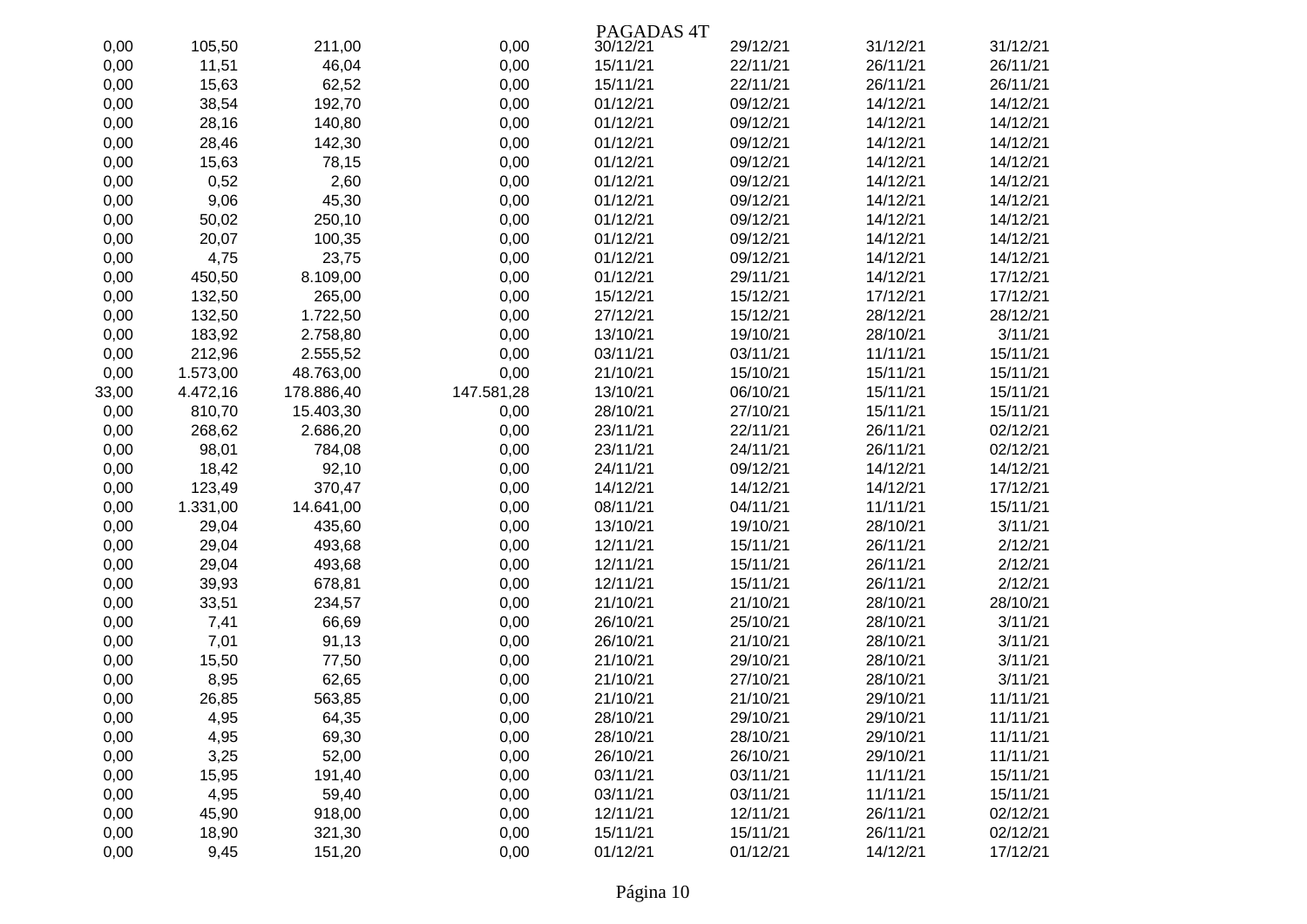|        |           |            |            | PAGADAS <sub>4T</sub> |          |          |          |
|--------|-----------|------------|------------|-----------------------|----------|----------|----------|
| 0,00   | 1.554,38  | 3.108,76   | 0,00       | 30/12/21              | 29/12/21 | 31/12/21 | 31/12/21 |
| 0,00   | 10.594,70 | 74.162,90  | 0,00       | 08/11/21              | 08/11/21 | 15/11/21 | 15/11/21 |
| 0,00   | 133,10    | 2.262,70   | 0,00       | 23/11/21              | 15/11/21 | 26/11/21 | 02/12/21 |
| 0,00   | 363,00    | 3.267,00   | 0,00       | 24/11/21              | 23/11/21 | 26/11/21 | 02/12/21 |
| 0,00   | 79,65     | 876,15     | 0,00       | 08/11/21              | 04/11/21 | 11/11/21 | 15/11/21 |
| 0,00   | 966,61    | 15.465,76  | 0,00       | 01/12/21              | 01/12/21 | 14/12/21 | 17/12/21 |
| 0,00   | 375,31    | 3.002,48   | 0,00       | 23/11/21              | 09/12/21 | 14/12/21 | 17/12/21 |
| 0,00   | 1.685,43  | 13.483,44  | 0,00       | 23/11/21              | 09/12/21 | 14/12/21 | 17/12/21 |
| 0,00   | 1.751,51  | 1.751,51   | 0,00       | 26/10/21              | 27/10/21 | 28/10/21 | 28/10/21 |
| 0,00   | 1.755,25  | 5.265,75   | 0,00       | 23/11/21              | 23/11/21 | 26/11/21 | 26/11/21 |
| 0,00   | 77,09     | 231,27     | 0,00       | 23/11/21              | 23/11/21 | 26/11/21 | 26/11/21 |
| 104,00 | 1.898,10  | 197.402,40 | 197.402,40 | 15/09/21              | 15/09/21 | 28/12/21 | 28/12/21 |
| 0,00   | 4.067,84  | 56.949,76  | 0,00       | 14/12/21              | 14/12/21 | 28/12/21 | 28/12/21 |
| 0,00   | 1.878,68  | 1.878,68   | 0,00       | 27/12/21              | 27/12/21 | 28/12/21 | 28/12/21 |
| 0,00   | 295,52    | 6.796,96   | 0,00       | 12/11/21              | 09/11/21 | 26/11/21 | 2/12/21  |
| 0,00   | 436,02    | 8.284,38   | 0,00       | 21/10/21              | 15/10/21 | 28/10/21 | 3/11/21  |
| 0,00   | 359,39    | 4.672,07   | 0,00       | 26/10/21              | 21/10/21 | 28/10/21 | 3/11/21  |
| 0,00   | 30,88     | 463,20     | 0,00       | 13/10/21              | 06/10/21 | 28/10/21 | 21/10/21 |
| 0,00   | 436,02    | 2.616,12   | 0,00       | 21/10/21              | 15/10/21 | 28/10/21 | 21/10/21 |
| 0,00   | 164,87    | 0,00       | 0,00       | 14/12/21              | 14/12/21 | 14/12/21 | 14/12/21 |
| 0,00   | 3.416,00  | 47.824,00  | 0,00       | 28/10/21              | 28/10/21 | 29/10/21 | 11/11/21 |
| 0,00   | 1.302,48  | 1.302,48   | 0,00       | 26/10/21              | 27/10/21 | 28/10/21 | 28/10/21 |
| 0,00   | 277,88    | 833,64     | 0,00       | 23/11/21              | 23/11/21 | 26/11/21 | 26/11/21 |
| 0,00   | 8,13      | 121,95     | 0,00       | 01/12/21              | 29/11/21 | 14/12/21 | 14/12/21 |
| 0,00   | 6,39      | 25,56      | 0,00       | 27/12/21              | 27/12/21 | 31/12/21 | 31/12/21 |
| 0,00   | 219,16    | 876,64     | 0,00       | 27/12/21              | 27/12/21 | 31/12/21 | 31/12/21 |
| 0,00   | 7,74      | 208,98     | 0,00       | 01/12/21              | 01/12/21 | 28/12/21 | 28/12/21 |
| 0,00   | 7,84      | 211,68     | 0,00       | 01/12/21              | 01/12/21 | 28/12/21 | 28/12/21 |
| 0,00   | 10,16     | 274,32     | 0,00       | 01/12/21              | 01/12/21 | 28/12/21 | 28/12/21 |
| 0,00   | 7,26      | 196,02     | 0,00       | 01/12/21              | 01/12/21 | 28/12/21 | 28/12/21 |
| 0,00   | 2,07      | 55,89      | 0,00       | 01/12/21              | 01/12/21 | 28/12/21 | 28/12/21 |
| 0,00   | 7,71      | 107,94     | 0,00       | 14/12/21              | 14/12/21 | 28/12/21 | 28/12/21 |
| 0,00   | 1.319,14  | 27.701,94  | 0,00       | 21/10/21              | 21/10/21 | 29/10/21 | 11/11/21 |
| 0,00   | 1.355,61  | 33.890,25  | 0,00       | 21/10/21              | 21/10/21 | 11/11/21 | 15/11/21 |
| 0,00   | 297,50    | 0,00       | 0,00       | 31/12/21              | 31/12/21 | 31/12/21 | 31/12/21 |
| 0,00   | 22,00     | 22,00      | 0,00       | 30/12/21              | 30/12/21 | 31/12/21 | 31/12/21 |
| 0,00   | 343,04    | 5.831,68   | 0,00       | 23/11/21              | 30/11/21 | 14/12/21 | 17/12/21 |
| 0,00   | 356,10    | 1.424,40   | 0,00       | 14/12/21              | 13/12/21 | 14/12/21 | 17/12/21 |
| 0,00   | 338,80    | 4.404,40   | 0,00       | 26/10/21              | 21/10/21 | 28/10/21 | 3/11/21  |
| 0,00   | 6.655,00  | 139.755,00 | 0,00       | 20/10/21              | 19/10/21 | 28/10/21 | 9/11/21  |
| 0,00   | 484,00    | 3.872,00   | 0,00       | 08/11/21              | 07/11/21 | 11/11/21 | 15/11/21 |
| 0,00   | 617,10    | 4.936,80   | 0,00       | 08/11/21              | 07/11/21 | 11/11/21 | 15/11/21 |
| 0,00   | 943,80    | 7.550,40   | 0,00       | 08/11/21              | 07/11/21 | 11/11/21 | 15/11/21 |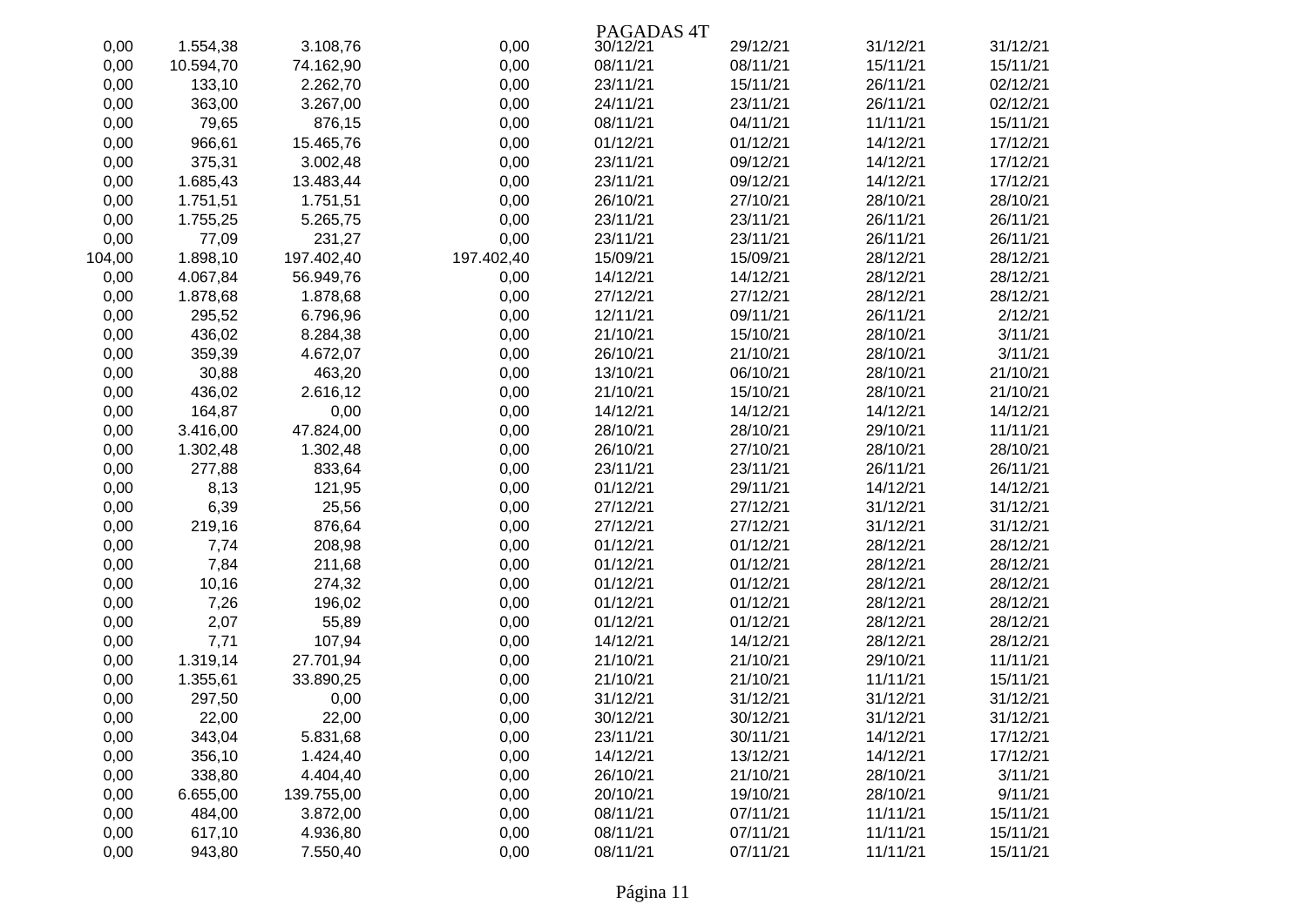|        |          |            |            | PAGADAS <sub>4T</sub> |          |          |          |
|--------|----------|------------|------------|-----------------------|----------|----------|----------|
| 0,00   | 453,75   | 9.982,50   | 0,00       | 13/10/21              | 06/10/21 | 28/10/21 | 28/10/21 |
| 0,00   | 453,75   | 8.167,50   | 0,00       | 12/11/21              | 08/11/21 | 26/11/21 | 26/11/21 |
| 0,00   | 453,75   | 453,75     | 0,00       | 14/12/21              | 13/12/21 | 14/12/21 | 14/12/21 |
| 0,00   | 907,50   | 21.780,00  | 0,00       | 13/10/21              | 04/10/21 | 28/10/21 | 28/10/21 |
| 0,00   | 931,70   | 6.521,90   | 0,00       | 08/11/21              | 04/11/21 | 11/11/21 | 11/11/21 |
| 0,00   | 847,00   | 167.706,00 | 0,00       | 24/11/21              | 12/05/21 | 26/11/21 | 26/11/21 |
| 0,00   | 907,50   | 0,00       | 0,00       | 30/12/21              | 31/12/21 | 31/12/21 | 31/12/21 |
| 0,00   | 957,64   | 28.729,20  | 0,00       | 01/12/21              | 01/12/21 | 28/12/21 | 31/12/21 |
| 0,00   | 504,16   | 0,00       | 0,00       | 29/10/21              | 29/10/21 | 29/10/21 | 29/10/21 |
| 0,00   | 2.309,10 | 0,00       | 0,00       | 29/10/21              | 29/10/21 | 29/10/21 | 29/10/21 |
| 0,00   | 504,16   | 3.529,12   | 0,00       | 14/12/21              | 07/12/21 | 14/12/21 | 14/12/21 |
| 0,00   | 1.074,29 | 7.520,03   | 0,00       | 14/12/21              | 07/12/21 | 14/12/21 | 14/12/21 |
| 0,00   | 504,16   | 504,16     | 0,00       | 30/12/21              | 30/12/21 | 31/12/21 | 31/12/21 |
| 0,00   | 2.305,59 | 2.305,59   | 0,00       | 30/12/21              | 30/12/21 | 31/12/21 | 31/12/21 |
| 0,00   | 4.874,94 | 0,00       | 0,00       | 31/12/21              | 31/12/21 | 31/12/21 | 31/12/21 |
| 0,00   | 367,84   | 9.196,00   | 0,00       | 08/11/21              | 07/11/21 | 11/11/21 | 02/12/21 |
| 0,00   | 1.091,80 | 15.285,20  | 0,00       | 21/10/21              | 20/10/21 | 28/10/21 | 3/11/21  |
| 0,00   | 1.487,75 | 16.365,25  | 0,00       | 08/11/21              | 04/11/21 | 11/11/21 | 15/11/21 |
| 0,00   | 554,40   | 6.098,40   | 0,00       | 08/11/21              | 04/11/21 | 11/11/21 | 15/11/21 |
| 0,00   | 422,40   | 4.646,40   | 0,00       | 08/11/21              | 04/11/21 | 11/11/21 | 15/11/21 |
| 0,00   | 120,10   | 960,80     | 0,00       | 23/11/21              | 09/12/21 | 14/12/21 | 17/12/21 |
| 0,00   | 3.110,69 | 21.774,83  | 0,00       | 08/11/21              | 08/11/21 | 11/11/21 | 15/11/21 |
| 0,00   | 3.270,42 | 9.811,26   | 0,00       | 23/11/21              | 23/11/21 | 26/11/21 | 26/11/21 |
| 0,00   | 3.855,76 | 77.115,20  | 0,00       | 24/11/21              | 24/11/21 | 14/12/21 | 14/12/21 |
| 0,00   | 3.870,64 | 77.412,80  | 0,00       | 24/11/21              | 24/11/21 | 14/12/21 | 14/12/21 |
| 0,00   | 1.199,91 | 35.997,30  | 0,00       | 13/10/21              | 04/10/21 | 28/10/21 | 3/11/21  |
| 0,00   | 1.199,91 | 13.199,01  | 0,00       | 08/11/21              | 04/11/21 | 11/11/21 | 15/11/21 |
| 0,00   | 1.199,91 | 8.399,37   | 0,00       | 14/12/21              | 10/12/21 | 14/12/21 | 17/12/21 |
| 0,00   | 363,00   | 3.630,00   | 0,00       | 12/11/21              | 22/11/21 | 26/11/21 | 02/12/21 |
| 0,00   | 363,00   | 3.630,00   | 0,00       | 12/11/21              | 22/11/21 | 26/11/21 | 02/12/21 |
| 0,00   | 363,00   | 5.445,00   | 0,00       | 14/12/21              | 02/12/21 | 14/12/21 | 17/12/21 |
| 0,00   | 1.597,20 | 47.916,00  | 0,00       | 13/10/21              | 04/10/21 | 28/10/21 | 3/11/21  |
| 0,00   | 977,37   | 9.773,70   | 0,00       | 08/11/21              | 05/11/21 | 11/11/21 | 15/11/21 |
| 127,00 | 849,26   | 107.856,02 | 107.856,02 | 16/06/21              | 16/06/21 | 17/06/21 | 21/10/21 |
| 0,00   | 240,00   | 5.760,00   | 0,00       | 12/11/21              | 08/11/21 | 26/11/21 | 2/12/21  |
| 0,00   | 290,40   | 8.131,20   | 0,00       | 13/10/21              | 06/10/21 | 28/10/21 | 3/11/21  |
| 0,00   | 157,91   | 4.263,57   | 0,00       | 20/10/21              | 13/10/21 | 28/10/21 | 9/11/21  |
| 0,00   | 8.470,00 | 237.160,00 | 0,00       | 13/10/21              | 06/10/21 | 28/10/21 | 3/11/21  |
| 0,00   | 39,82    | 39,82      | 0,00       | 30/12/21              | 30/12/21 | 31/12/21 | 31/12/21 |
| 0,00   | 55,77    | 55,77      | 0,00       | 30/12/21              | 30/12/21 | 31/12/21 | 31/12/21 |
| 0,00   | 15,05    | 15,05      | 0,00       | 30/12/21              | 30/12/21 | 31/12/21 | 31/12/21 |
| 31,00  | 284,08   | 1.136,32   | 8.806,48   | 26/10/21              | 22/11/21 | 26/11/21 | 26/11/21 |
| 0,00   | 284,08   | 5.965,68   | 0,00       | 23/11/21              | 23/11/21 | 14/12/21 | 14/12/21 |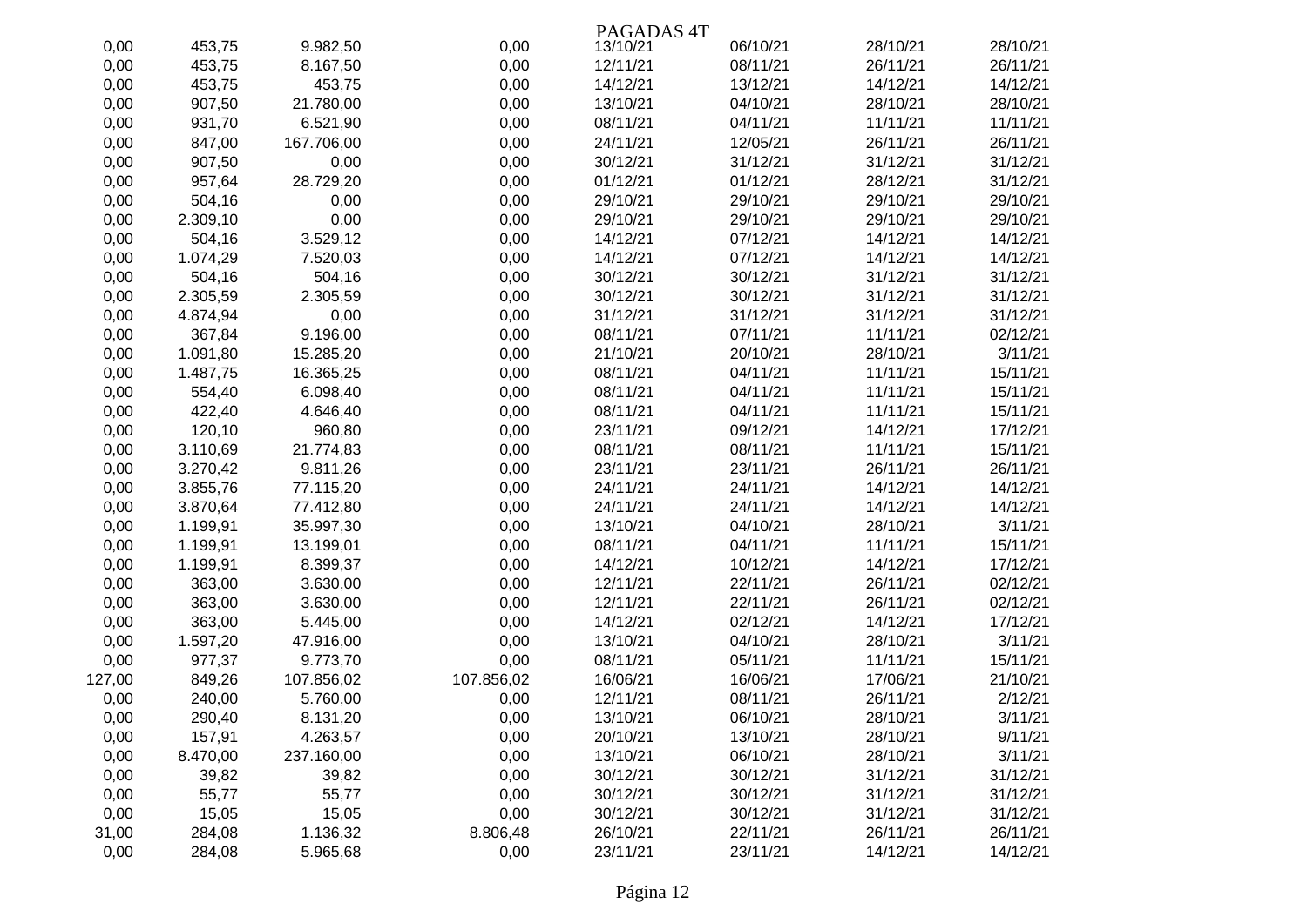|        |           |            |            | PAGADAS <sub>4T</sub> |          |          |          |
|--------|-----------|------------|------------|-----------------------|----------|----------|----------|
| 0,00   | 7,50      | 0,00       | 0,00       | 02/12/21              | 02/12/21 | 02/12/21 | 2/12/21  |
| 0,00   | 88,75     | 0,00       | 0,00       | 21/10/21              | 21/10/21 | 28/10/21 | 21/10/21 |
| 0,00   | 510,00    | 0,00       | 0,00       | 03/11/21              | 03/11/21 | 11/11/21 | 3/11/21  |
| 0,00   | 510,00    | 0,00       | 0,00       | 26/11/21              | 26/11/21 | 26/11/21 | 26/11/21 |
| 0,00   | 510,00    | 15.300,00  | 0,00       | 01/12/21              | 01/12/21 | 28/12/21 | 31/12/21 |
| 118,00 | 119,79    | 14.135,22  | 14.135,22  | 01/09/21              | 01/09/21 | 28/12/21 | 28/12/21 |
| 0,00   | 33,09     | 430,17     | 0,00       | 29/10/21              | 29/10/21 | 29/10/21 | 11/11/21 |
| 0,00   | 116,85    | 1.519,05   | 0,00       | 29/10/21              | 29/10/21 | 29/10/21 | 11/11/21 |
| 0,00   | 424,83    | 7.222,11   | 0,00       | 12/11/21              | 15/11/21 | 26/11/21 | 02/12/21 |
| 0,00   | 919,60    | 78.166,00  | 0,00       | 13/10/21              | 04/08/21 | 28/10/21 | 28/10/21 |
| 0,00   | 157,30    | 0,00       | 0,00       | 09/12/21              | 09/12/21 | 09/12/21 | 9/12/21  |
| 0,00   | 459,80    | 0,00       | 0,00       | 17/12/21              | 17/12/21 | 17/12/21 | 17/12/21 |
| 0,00   | 515,56    | 12.373,44  | 0,00       | 12/11/21              | 08/11/21 | 26/11/21 | 2/12/21  |
| 0,00   | 515,56    | 12.373,44  | 0,00       | 12/11/21              | 08/11/21 | 26/11/21 | 2/12/21  |
| 0,00   | 515,56    | 12.373,44  | 0,00       | 12/11/21              | 08/11/21 | 26/11/21 | 2/12/21  |
| 0,00   | 385,87    | 37.815,26  | 0,00       | 12/11/21              | 26/08/21 | 26/11/21 | 2/12/21  |
| 0,00   | 817,00    | 16.340,00  | 0,00       | 01/12/21              | 27/11/21 | 14/12/21 | 17/12/21 |
| 0,00   | 14,41     | 345,84     | 0,00       | 04/10/21              | 04/10/21 | 28/10/21 | 28/10/21 |
| 0,00   | 14,41     | 14,41      | 0,00       | 28/10/21              | 28/10/21 | 29/10/21 | 29/10/21 |
| 0,00   | 15,90     | 222,60     | 0,00       | 12/11/21              | 12/11/21 | 26/11/21 | 26/11/21 |
| 0,00   | 28,63     | 372,19     | 0,00       | 01/12/21              | 01/12/21 | 14/12/21 | 14/12/21 |
| 0,00   | 25,30     | 328,90     | 0,00       | 01/12/21              | 01/12/21 | 14/12/21 | 14/12/21 |
| 0,00   | 13,32     | 173,16     | 0,00       | 01/12/21              | 01/12/21 | 14/12/21 | 14/12/21 |
| 0,00   | 38,75     | 38,75      | 0,00       | 27/12/21              | 27/12/21 | 28/12/21 | 28/12/21 |
| 0,00   | 16,35     | 16,35      | 0,00       | 27/12/21              | 27/12/21 | 28/12/21 | 28/12/21 |
| 0,00   | 175,87    | 3.869,14   | 0,00       | 13/10/21              | 12/10/21 | 28/10/21 | 3/11/21  |
| 0,00   | 1.899,70  | 37.994,00  | 0,00       | 12/11/21              | 12/11/21 | 26/11/21 | 2/12/21  |
| 0,00   | 74,40     | 372,00     | 0,00       | 01/12/21              | 09/12/21 | 14/12/21 | 14/12/21 |
| 0,00   | 74,40     | 0,00       | 0,00       | 14/12/21              | 14/12/21 | 14/12/21 | 14/12/21 |
| 0,00   | 74,40     | 372,00     | 0,00       | 01/12/21              | 09/12/21 | 14/12/21 | 14/12/21 |
| 0,00   | 74,40     | 372,00     | 0,00       | 01/12/21              | 09/12/21 | 14/12/21 | 14/12/21 |
| 0,00   | 74,40     | 372,00     | 0,00       | 01/12/21              | 09/12/21 | 14/12/21 | 14/12/21 |
| 0,00   | 74,70     | 373,50     | 0,00       | 01/12/21              | 09/12/21 | 14/12/21 | 14/12/21 |
| 0,00   | 74,40     | 372,00     | 0,00       | 01/12/21              | 09/12/21 | 14/12/21 | 14/12/21 |
| 87,00  | 3.570,00  | 310.590,00 | 310.590,00 | 26/07/21              | 26/07/21 | 28/07/21 | 21/10/21 |
| 87,00  | 2.178,00  | 189.486,00 | 189.486,00 | 26/07/21              | 26/07/21 | 28/07/21 | 21/10/21 |
| 0,00   | 14.399,00 | 244.783,00 | 0,00       | 29/10/21              | 29/10/21 | 29/10/21 | 15/11/21 |
| 0,00   | 605,00    | 9.680,00   | 0,00       | 01/12/21              | 01/12/21 | 14/12/21 | 17/12/21 |
| 0,00   | 40,12     | 962,88     | 0,00       | 04/10/21              | 04/10/21 | 28/10/21 | 28/10/21 |
| 0,00   | 40,12     | 120,36     | 0,00       | 08/11/21              | 08/11/21 | 11/11/21 | 11/11/21 |
| 0,00   | 40,12     | 641,92     | 0,00       | 14/12/21              | 15/12/21 | 31/12/21 | 31/12/21 |
| 0,00   | 196,02    | 588,06     | 0,00       | 26/10/21              | 26/10/21 | 29/10/21 | 29/10/21 |
| 33,00  | 1.779,47  | 58.722,51  | 58.722,51  | 13/10/21              | 13/10/21 | 15/11/21 | 15/11/21 |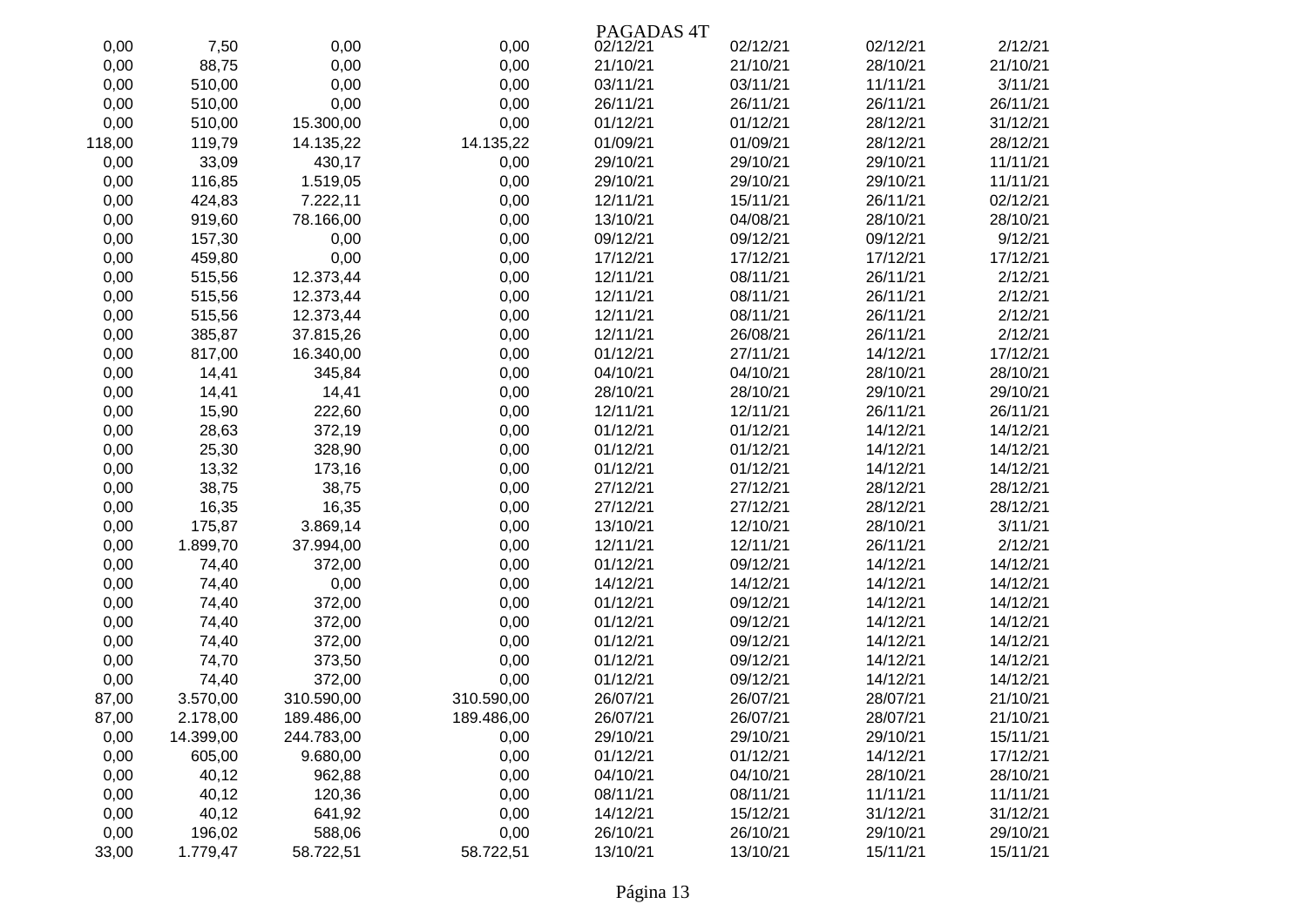|      |          |            |      | PAGADAS <sub>4T</sub> |          |          |          |
|------|----------|------------|------|-----------------------|----------|----------|----------|
| 0,00 | 332,75   | 3.993,00   | 0,00 | 03/11/21              | 03/11/21 | 15/11/21 | 15/11/21 |
| 0,00 | 196,02   | 2.156,22   | 0,00 | 15/11/21              | 15/11/21 | 26/11/21 | 26/11/21 |
| 0,00 | 157,30   | 1.730,30   | 0,00 | 15/11/21              | 15/11/21 | 26/11/21 | 26/11/21 |
| 0,00 | 1.005,60 | 7.039,20   | 0,00 | 26/10/21              | 21/10/21 | 28/10/21 | 28/10/21 |
| 0,00 | 1.597,13 | 33.539,73  | 0,00 | 01/12/21              | 23/11/21 | 14/12/21 | 14/12/21 |
| 0,00 | 11,00    | 0,00       | 0,00 | 01/12/21              | 14/12/21 | 14/12/21 | 14/12/21 |
| 0,00 | 568,70   | 7.393,10   | 0,00 | 26/10/21              | 21/10/21 | 28/10/21 | 3/11/21  |
| 0,00 | 568,70   | 5.687,00   | 0,00 | 29/10/21              | 01/11/21 | 29/10/21 | 11/11/21 |
| 0,00 | 568,70   | 13.648,80  | 0,00 | 01/12/21              | 23/11/21 | 14/12/21 | 17/12/21 |
| 0,00 | 1.588,73 | 25.419,68  | 0,00 | 14/12/21              | 01/12/21 | 14/12/21 | 17/12/21 |
| 0,00 | 166,01   | 1.494,09   | 0,00 | 13/10/21              | 19/10/21 | 28/10/21 | 28/10/21 |
| 0,00 | 182,00   | 3.094,00   | 0,00 | 14/12/21              | 14/12/21 | 28/12/21 | 31/12/21 |
| 0,00 | 5.578.71 | 122.731,62 | 0,00 | 13/10/21              | 12/10/21 | 28/10/21 | 3/11/21  |
| 0,00 | 3.274,26 | 26.194,08  | 0,00 | 08/11/21              | 07/11/21 | 11/11/21 | 15/11/21 |
| 0,00 | 2.495.63 | 39.930,08  | 0,00 | 01/12/21              | 01/12/21 | 14/12/21 | 17/12/21 |
| 0,00 | 24,18    | 241,80     | 0,00 | 30/09/21              | 18/10/21 | 28/10/21 | 28/10/21 |
|      |          |            |      |                       |          |          |          |

**689,00 193.582,57 3.646.886,85 1.039.324,53** 

Página 14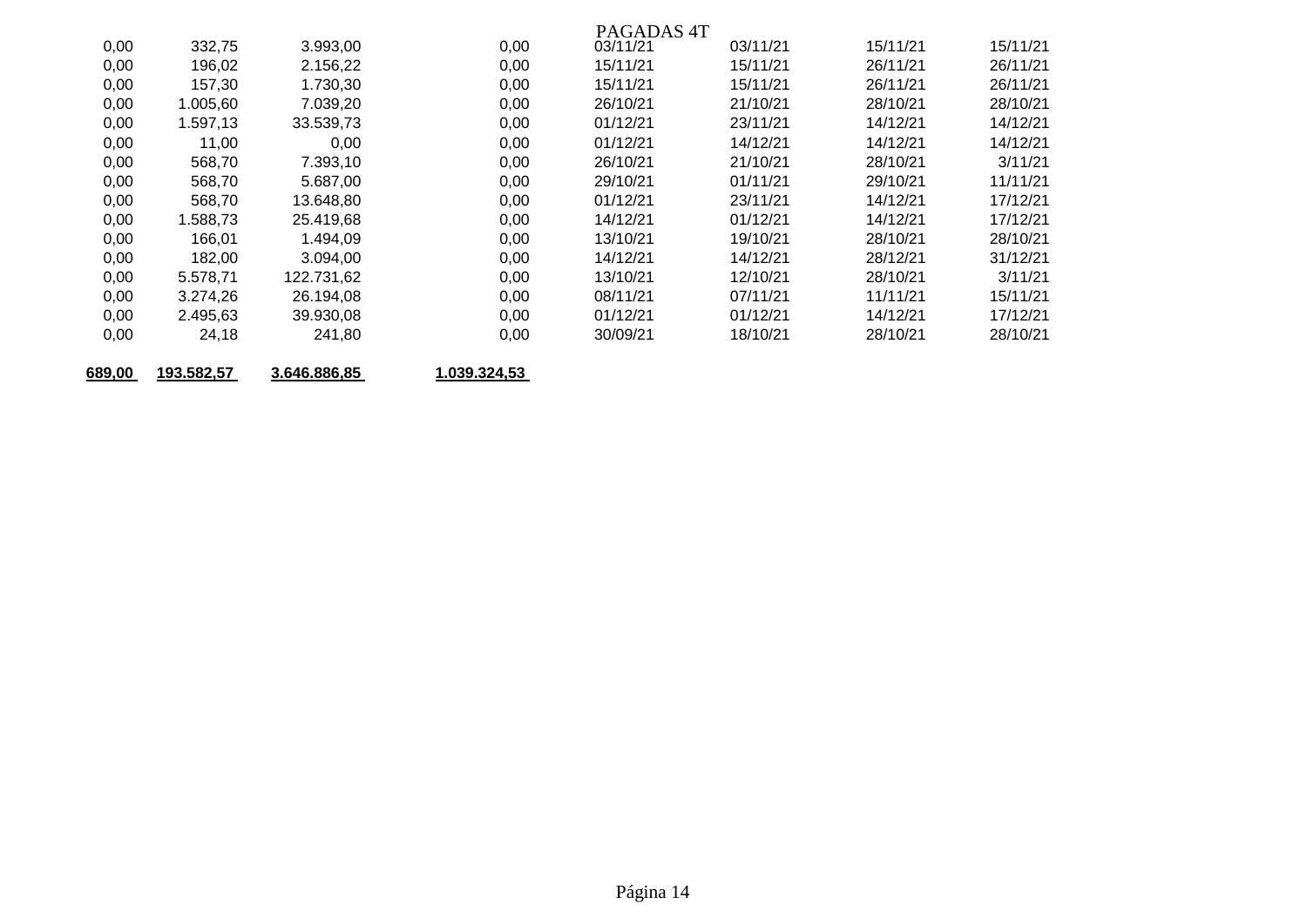## **Nº FACTURA**

| 21J00048                        | 7,00     | $-5,00$ | 14,00    |
|---------------------------------|----------|---------|----------|
| 21J00316                        | 6,00     | 2,00    | 4,00     |
| 26                              | 1,00     | 12,00   | $-12,00$ |
| 565                             | 0,00     | 0,00    | 3,00     |
| EMV-11/21                       | 0,00     | 7,00    | 6,00     |
| EMV-08/21                       | $-3,00$  | 6,00    | 4,00     |
| EMV-13/21                       | $-12,00$ | 12,00   | 3,00     |
| 1211881                         | 0,00     | 28,00   | 6,00     |
| 212098                          | 0,00     | 8,00    | 4,00     |
| DS-ASE-INV-ES-2021-31711929     | 0,00     | 0,00    | 0,00     |
| ES1FJZWNAEUS                    | 0,00     | 0,00    | 0,00     |
| SIM-INV-ES-918061685-2021-68374 | 0,00     | 0,00    | 0,00     |
| DS-ASE-INV-ES-2021-31711927     | 0,00     | 0,00    | 0,00     |
| DS-ASE-INV-ES-2021-21380810     | 0,00     | 0,00    | 0,00     |
| 1210800                         | 6,00     | 9,00    | 6,00     |
| 1210928                         | 1,00     | 2,00    | 6,00     |
| A21000285                       | $-9,00$  | 24,00   | 6,00     |
| 1005                            | $-7,00$  | 10,00   | 6,00     |
| 1012                            | $-1,00$  | 4,00    | 0,00     |
| 5459                            | 1,00     | 12,00   | 0,00     |
| 6169                            | 1,00     | 12,00   | 0,00     |
| 9680                            | 1,00     | 12,00   | 0,00     |
| 4430                            | 1,00     | 12,00   | 0,00     |
| 8923                            | 1,00     | 12,00   | 0,00     |
| 2107                            | 1,00     | 12,00   | 0,00     |
| 9228                            | 1,00     | 12,00   | 0,00     |
| 2504                            | 1,00     | 12,00   | 0,00     |
| 3414                            | 1,00     | 12,00   | 0,00     |
| 5648                            | 1,00     | 12,00   | 0,00     |
| 4466                            | 1,00     | 12,00   | 0,00     |
| 4710                            | 1,00     | 12,00   | 0,00     |
| 3621                            | 1,00     | 12,00   | 0,00     |
| 6247                            | 1,00     | 12,00   | 0,00     |
| 9981                            | 1,00     | 12,00   | 0,00     |
| 2419                            | 1,00     | 12,00   | 0,00     |
| 9439                            | 1,00     | 12,00   | 0,00     |
| 1029                            | 1,00     | 12,00   | 0,00     |
|                                 |          |         |          |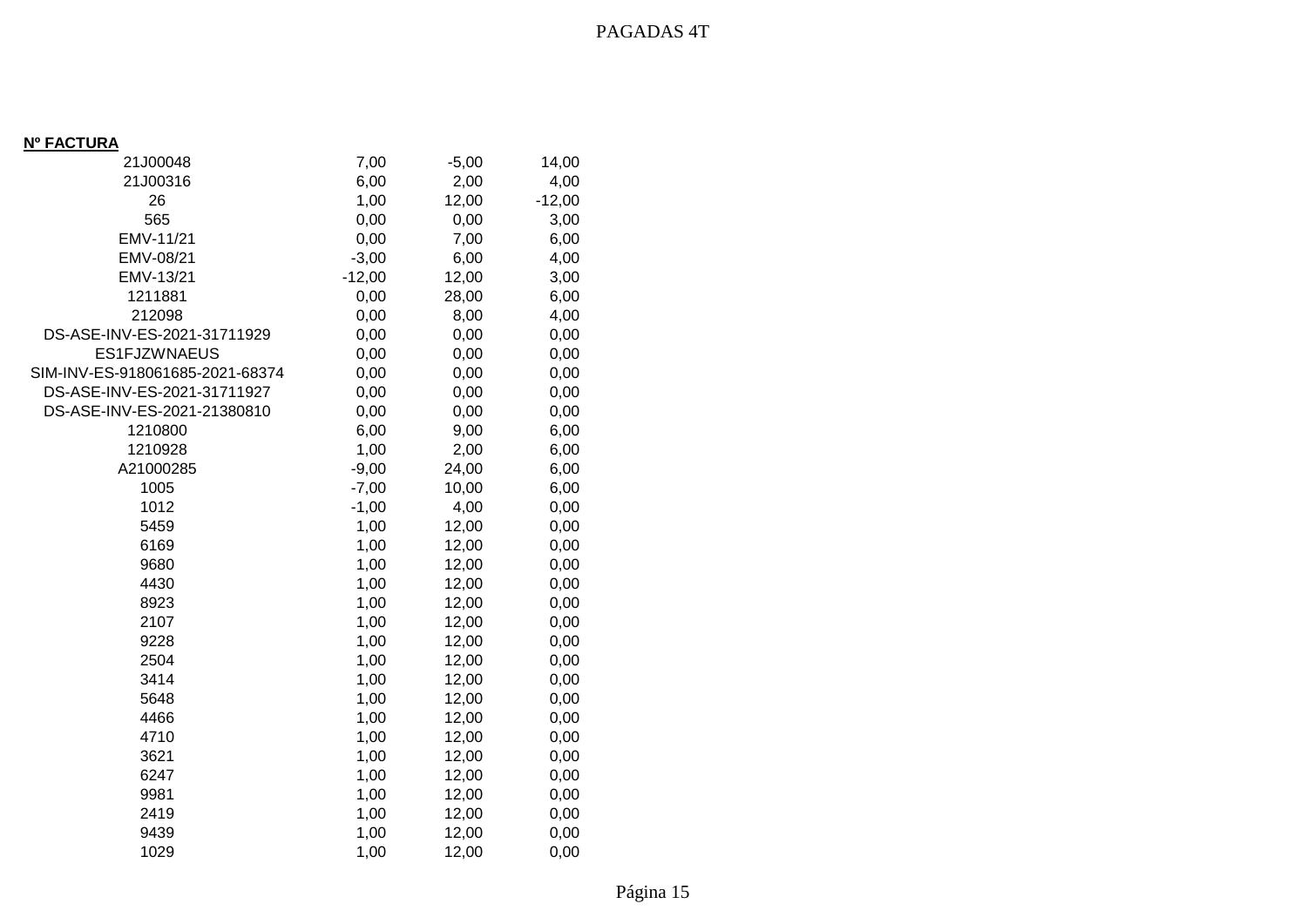|           |         |       |       | PAGADAS <sub>4T</sub> |
|-----------|---------|-------|-------|-----------------------|
| 3981      | 1,00    | 12,00 | 0,00  |                       |
| 8201      | 1,00    | 12,00 | 0,00  |                       |
| 6445      | 0,00    | 1,00  | 0,00  |                       |
| 7315      | 0,00    | 1,00  | 0,00  |                       |
| 7317      | 0,00    | 1,00  | 0,00  |                       |
| 2311      | 0,00    | 1,00  | 0,00  |                       |
| 2215      | 0,00    | 1,00  | 0,00  |                       |
| 7139      | 0,00    | 1,00  | 0,00  |                       |
| 1952      | 0,00    | 1,00  | 0,00  |                       |
| 6932      | 3,00    | 1,00  | 0,00  |                       |
| 8480      | 0,00    | 1,00  | 0,00  |                       |
| 1124      | 0,00    | 1,00  | 0,00  |                       |
| 1943      | 0,00    | 1,00  | 0,00  |                       |
| 3192      | 0,00    | 1,00  | 0,00  |                       |
| 6470      | 0,00    | 1,00  | 0,00  |                       |
| 8313      | 0,00    | 1,00  | 0,00  |                       |
| 9154      | 0,00    | 1,00  | 0,00  |                       |
| 6589      | 0,00    | 1,00  | 0,00  |                       |
| 7325      | 0,00    | 1,00  | 0,00  |                       |
| 1027      | 1,00    | 0,00  | 0,00  |                       |
| 3074      | 1,00    | 0,00  | 0,00  |                       |
| 4039      | 1,00    | 0,00  | 0,00  |                       |
| 2861      | 1,00    | 0,00  | 0,00  |                       |
| 225/2021  | 6,00    | 14,00 | 3,00  |                       |
| 16632     | $-5,00$ | 5,00  | 0,00  |                       |
| 2036A1    | $-3,00$ | 4,00  | 13,00 |                       |
| 1147A1    | $-3,00$ | 4,00  | 13,00 |                       |
| 688A1     | $-3,00$ | 4,00  | 13,00 |                       |
| 4216A1    | $-4,00$ | 7,00  | 4,00  |                       |
| 3169A1    | 25,00   | 4,00  | 6,00  |                       |
| 4655A1    | $-7,00$ | 7,00  | 3,00  |                       |
| 249700    | $-9,00$ | 24,00 | 6,00  |                       |
| CR/108700 | 8,00    | 7,00  | 6,00  |                       |
| CR/108866 | 0,00    | 1,00  | 13,00 |                       |
| CR/109024 | 7,00    | 4,00  | 6,00  |                       |
| 121013188 | 8,00    | 5,00  | 0,00  |                       |
| 121012796 | 8,00    | 5,00  | 0,00  |                       |
| 121009619 | 8,00    | 5,00  | 0,00  |                       |
| 121008325 | 8,00    | 5,00  | 0,00  |                       |
| T21/1614  | 8,00    | 5,00  | 0,00  |                       |
| T21/1248  | 8,00    | 5,00  | 0,00  |                       |
| T21/1130  | 8,00    | 5,00  | 0,00  |                       |
| T21/547   | 8,00    | 5,00  | 0,00  |                       |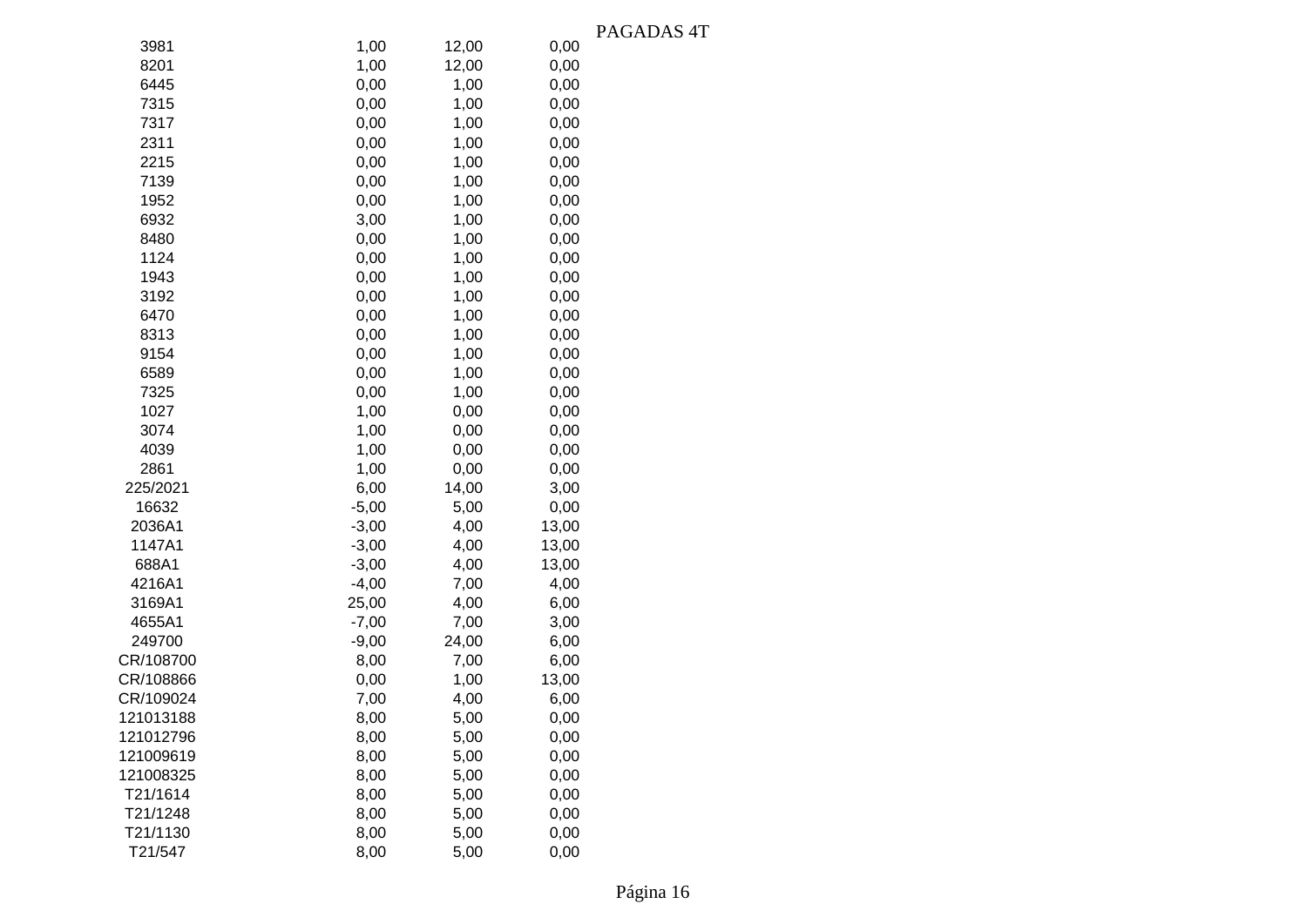|                                            | <b>TAC</b> |
|--------------------------------------------|------------|
| 01/000009<br>$-1,00$<br>2,00<br>0,00       |            |
| FT02100000981<br>7,00<br>4,00<br>0,00      |            |
| 7,00<br>0,00<br>2021015567<br>4,00         |            |
| 2021016070<br>8,00<br>5,00<br>0,00         |            |
| 2021015672<br>8,00<br>5,00<br>0,00         |            |
| 8,00<br>0,00<br>2021015652<br>5,00         |            |
| 0,00<br>2021015567<br>8,00<br>5,00         |            |
| 2021015157<br>8,00<br>5,00<br>0,00         |            |
| 2021015327<br>8,00<br>5,00<br>0,00         |            |
| 0,00<br>2021013896<br>8,00<br>5,00         |            |
| 2021013640<br>8,00<br>5,00<br>0,00         |            |
| FT02100000874<br>8,00<br>5,00<br>0,00      |            |
| F21.0083<br>$-2,00$<br>15,00<br>3,00       |            |
| F21.0086<br>0,00<br>2,00<br>0,00           |            |
| F21.0086<br>$-12,00$<br>13,00<br>0,00      |            |
| 6,00<br>154-21<br>6,00<br>9,00             |            |
| 172-21<br>0,00<br>8,00<br>4,00             |            |
| $-6,00$<br>31,00<br>0,00<br>159-21         |            |
| $-7,00$<br>40,00<br>0,00<br>152-21         |            |
| $-1,00$<br>19,00<br>0,00<br>169-21         |            |
| $-1,00$<br>187-21<br>4,00<br>6,00          |            |
| 1,00<br>183-21<br>2,00<br>6,00             |            |
| 21A003146<br>15,00<br>5,00<br>0,00         |            |
| 1184<br>0,00<br>0,00<br>3,00               |            |
| $-4,00$<br>7,00<br>90<br>4,00              |            |
| CV21/00965<br>6,00<br>9,00<br>6,00         |            |
| CV21/00433<br>11,00<br>3,00<br>6,00        |            |
| CV21/00222<br>3,00<br>11,00<br>6,00        |            |
| CV21/01074<br>11,00<br>6,00<br>3,00        |            |
| 1048202103T0000980<br>0,00<br>7,00<br>0,00 |            |
| 2100224<br>$-1,00$<br>3,00<br>6,00         |            |
| 2100141<br>$-5,00$<br>7,00<br>6,00         |            |
| 2100106<br>8,00<br>$-1,00$<br>6,00         |            |
| 2100218<br>6,00<br>1,00<br>6,00            |            |
| 2100221<br>0,00<br>8,00<br>13,00           |            |
| 2100227<br>1,00<br>0,00<br>13,00           |            |
| 2100231<br>0,00<br>1,00<br>13,00           |            |
| 2100225<br>0,00<br>13,00<br>3,00           |            |
| 0,00<br>2100240<br>8,00<br>4,00            |            |
| 2100233<br>0,00<br>4,00<br>8,00            |            |
| 0,00<br>14,00<br>6,00<br>2100258           |            |
| 2100260<br>0,00<br>11,00<br>6,00           |            |
| 2100277<br>0,00<br>13,00<br>3,00           |            |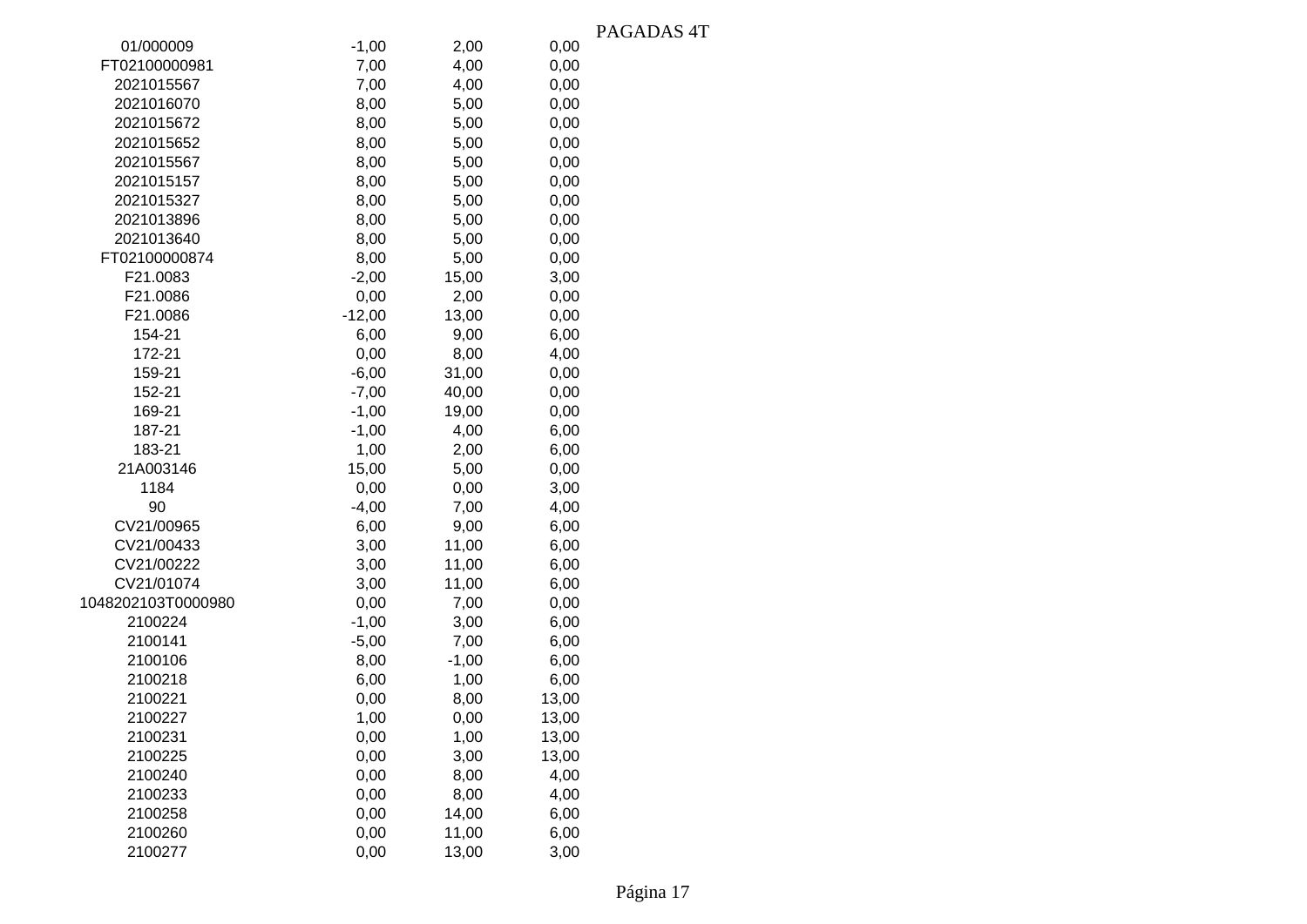|                         |         |        |         | PAGADAS 4T |
|-------------------------|---------|--------|---------|------------|
| 174                     | $-1,00$ | 2,00   | 0,00    |            |
| <b>WB-EMSE-MH5-0121</b> | 0,00    | 7,00   | 0,00    |            |
| 106                     | $-8,00$ | 11,00  | 6,00    |            |
| 67                      | $-1,00$ | 3,00   | 6,00    |            |
| 698                     | $-4,00$ | 7,00   | 4,00    |            |
| 770                     | 0,00    | 13,00  | 3,00    |            |
| 180                     | 16,00   | 5,00   | 3,00    |            |
| 48                      | 16,00   | 5,00   | 3,00    |            |
| PI21142000402055        | 1,00    | 1,00   | 0,00    |            |
| PI21142000465531        | 0,00    | 3,00   | 0,00    |            |
| PI21142000439561        | 0,00    | 3,00   | 0,00    |            |
| PI21142000349823        | 0,00    | 104,00 | 0,00    |            |
| PI21142000488687        | 0,00    | 14,00  | 0,00    |            |
| PI21142000300364        | 0,00    | 1,00   | 0,00    |            |
| 21/000732               | $-3,00$ | 17,00  | 6,00    |            |
| 21/845                  | $-6,00$ | 13,00  | 6,00    |            |
| 00FV21100056            | $-5,00$ | 7,00   | 6,00    |            |
| 21/353                  | $-7,00$ | 22,00  | $-7,00$ |            |
| 21/845                  | $-6,00$ | 13,00  | $-7,00$ |            |
| 00FV21110160            | 0,00    | 0,00   | 0,00    |            |
| FA224-0025              | 0,00    | 1,00   | 13,00   |            |
| 212110130103541         | 1,00    | 1,00   | 0,00    |            |
| 212111110103508         | 0,00    | 3,00   | 0,00    |            |
| 21211124010262400       | $-2,00$ | 15,00  | 0,00    |            |
| 21211215010301300       | 0,00    | 4,00   | 0,00    |            |
| 21211213010070500       | 0,00    | 4,00   | 0,00    |            |
| 21211027010287000       | 0,00    | 27,00  | 0,00    |            |
| 21210915010631200       | 0,00    | 27,00  | 0,00    |            |
| 21210820010860700       | 0,00    | 27,00  | 0,00    |            |
| 21210720010375000       | 0,00    | 27,00  | 0,00    |            |
| 21210513010276500       | 0,00    | 27,00  | 0,00    |            |
| 21211129090001100       | 0,00    | 14,00  | 0,00    |            |
| 461N210233              | 0,00    | 8,00   | 13,00   |            |
| 461N210232              | 0,00    | 21,00  | 4,00    |            |
| 8188161                 | 0,00    | 0,00   | 0,00    |            |
| 2211202884              | 0,00    | 1,00   | 0,00    |            |
| 2020/91-003154          | 7,00    | 14,00  | 3,00    |            |
| 144                     | $-1,00$ | 1,00   | 3,00    |            |
| AF-FV21-3405            | $-5,00$ | 7,00   | 6,00    |            |
| 26                      | $-1,00$ | 9,00   | 12,00   |            |
| 2021/56                 | $-1,00$ | 4,00   | 4,00    |            |
| 2021/54                 | $-1,00$ | 4,00   | 4,00    |            |
| 2021/53                 | $-1,00$ | 4,00   | 4,00    |            |

Página 18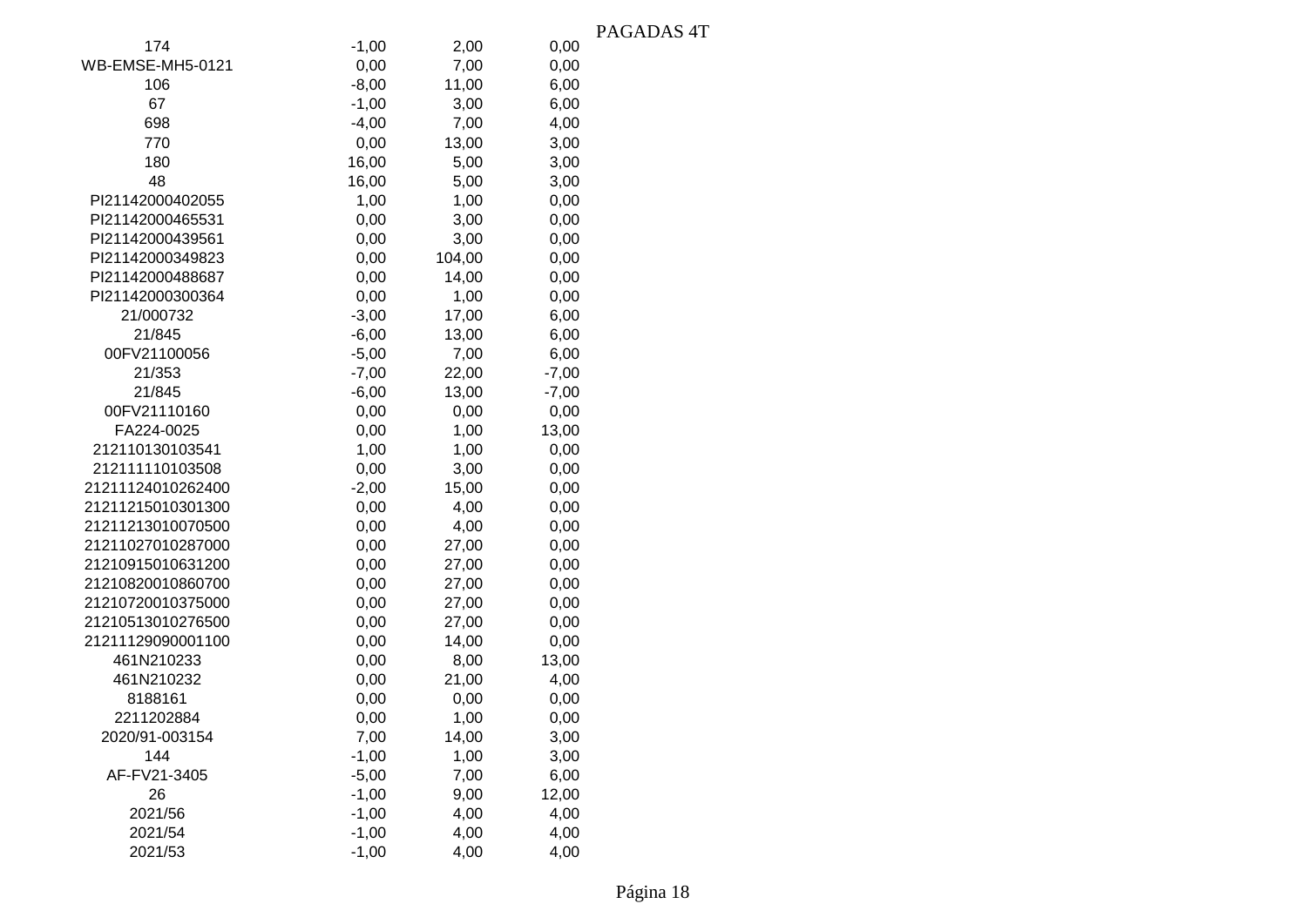|                  |           |        |        | r Ay |
|------------------|-----------|--------|--------|------|
| 1209R930087      | $-7,00$   | 22,00  | 0,00   |      |
| 1210R930097      | $-4,00$   | 18,00  | 0,00   |      |
| 1211R930107      | $-1,00$   | 1,00   | 0,00   |      |
| 1000536          | $-9,00$   | 24,00  | 0,00   |      |
| 610              | $-4,00$   | 7,00   | 0,00   |      |
| 234              | $-196,00$ | 198,00 | 0,00   |      |
| 708              | 1,00      | 0,00   | 0,00   |      |
| 289              | 0,00      | 27,00  | 3,00   |      |
| 21001887         | 0,00      | 0,00   | 0,00   |      |
| 21001924         | 0,00      | 0,00   | 0,00   |      |
| 21002321         | $-7,00$   | 7,00   | 0,00   |      |
| 21002333         | $-7,00$   | 7,00   | 0,00   |      |
| 21002058         | 0,00      | 1,00   | 0,00   |      |
| 21002167         | 0,00      | 1,00   | 0,00   |      |
| 210006           | 0,00      | 0,00   | 0,00   |      |
| $1-A$            | $-1,00$   | 4,00   | 21,00  |      |
| A/210027         | $-1,00$   | 8,00   | 6,00   |      |
| A/210031         | $-4,00$   | 7,00   | 4,00   |      |
| 8                | $-4,00$   | 7,00   | 4,00   |      |
| $\overline{7}$   | $-4,00$   | 7,00   | 4,00   |      |
| 211128           | 16,00     | 5,00   | 3,00   |      |
| FV21-33003       | 0,00      | 3,00   | 4,00   |      |
| FE21321370739575 | 0,00      | 3,00   | 0,00   |      |
| FE21321356653212 | 0,00      | 20,00  | 0,00   |      |
| FE21321359045353 | 0,00      | 20,00  | 0,00   |      |
| N/000445/21      | $-9,00$   | 24,00  | 6,00   |      |
| N/000492/21      | $-4,00$   | 7,00   | 4,00   |      |
| N/000550/21      | $-4,00$   | 4,00   | 3,00   |      |
| A2122103925      | 10,00     | 4,00   | 6,00   |      |
| A2122085521      | 10,00     | 4,00   | 6,00   |      |
| A2122122143      | $-12,00$  | 12,00  | 3,00   |      |
| 47               | $-9,00$   | 24,00  | 6,00   |      |
| 3                | $-3,00$   | 6,00   | 4,00   |      |
| 13               | 0,00      | 1,00   | 126,00 |      |
| 016C/2021        | $-4,00$   | 18,00  | 6,00   |      |
| 2021-0162        | $-7,00$   | 22,00  | 6,00   |      |
| 2021-FA-175      | $-7,00$   | 15,00  | 12,00  |      |
| 28/2021          | $-7,00$   | 22,00  | 6,00   |      |
| 2021/5445        | 0,00      | 1,00   | 0,00   |      |
| 2021/3212        | 0,00      | 1,00   | 0,00   |      |
| 2021/3014        | 0,00      | 1,00   | 0,00   |      |
| 200695585        | 27,00     | 4,00   | 0,00   |      |
| 200701154        | 0,00      | 21,00  | 0,00   |      |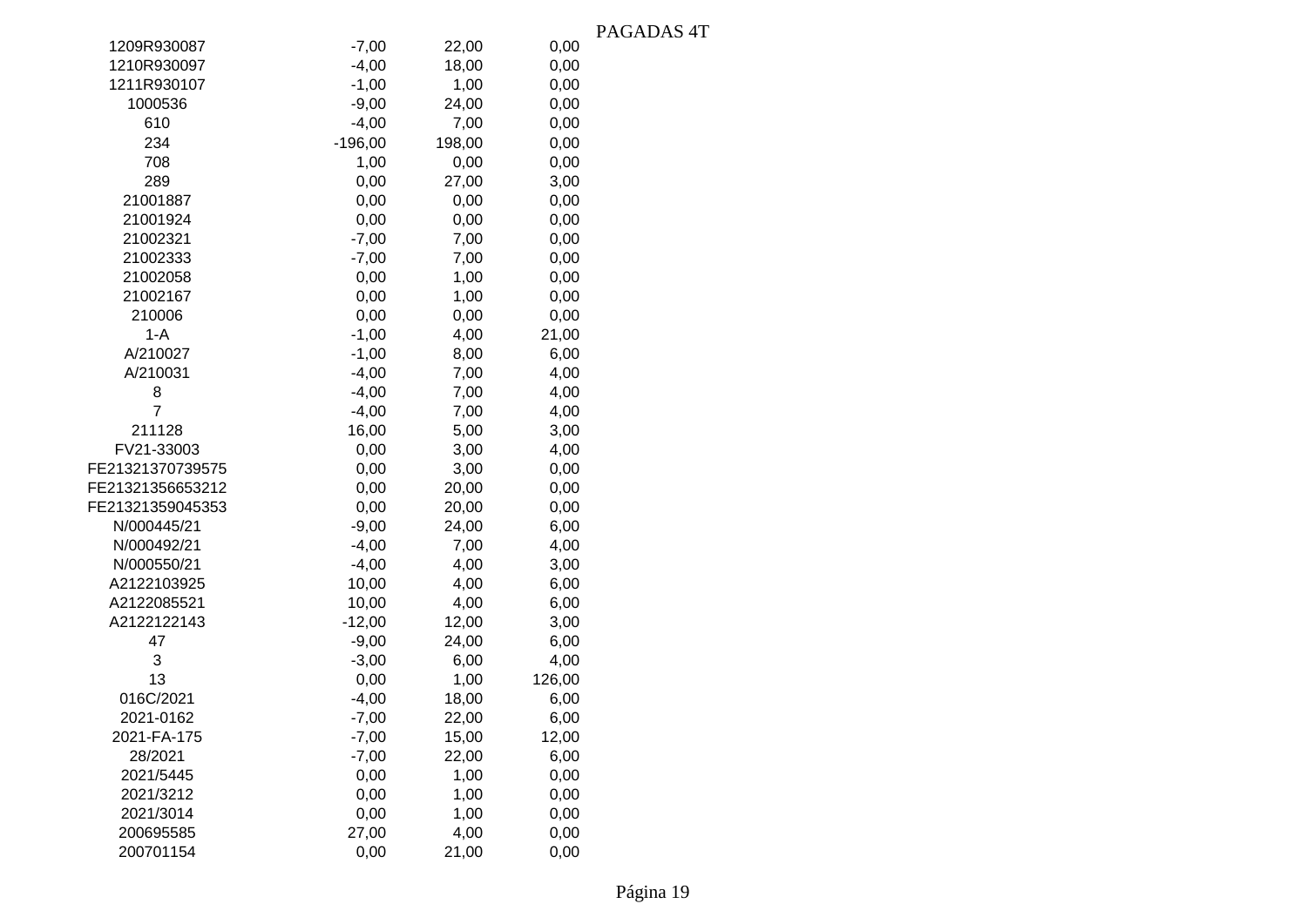|                       |          |        |         | PAGADAS <sub>4T</sub> |
|-----------------------|----------|--------|---------|-----------------------|
| 50                    | 0,00     | 0,00   | 0,00    |                       |
| 2404                  | 0,00     | 7,00   | $-7,00$ |                       |
| 2021/07               | 0,00     | 8,00   | $-8,00$ |                       |
| 2021/06               | 0,00     | 0,00   | 0,00    |                       |
| 2021/08               | 0,00     | 27,00  | 3,00    |                       |
| PDV-213003-000438     | 0,00     | 118,00 | 0,00    |                       |
| A/21233               | 0,00     | 0,00   | 13,00   |                       |
| A/21234               | 0,00     | 0,00   | 13,00   |                       |
| A/21250               | 3,00     | 11,00  | 6,00    |                       |
| 004608-A              | $-70,00$ | 85,00  | 0,00    |                       |
| 008093-A              | 0,00     | 0,00   | 0,00    |                       |
| 008221-A              | 0,00     | 0,00   | 0,00    |                       |
| M21/735               | $-4,00$  | 18,00  | 6,00    |                       |
| M21/825               | $-4,00$  | 18,00  | 6,00    |                       |
| M21/912               | $-4,00$  | 18,00  | 6,00    |                       |
| 10277                 | $-78,00$ | 92,00  | 6,00    |                       |
| 734                   | $-4,00$  | 17,00  | 3,00    |                       |
| F210253393            | 0,00     | 24,00  | 0,00    |                       |
| F210277945            | 0,00     | 1,00   | 0,00    |                       |
| 1,26E+20              | 0,00     | 14,00  | 0,00    |                       |
| TI210066880           | 0,00     | 13,00  | 0,00    |                       |
| TI210929145           | 0,00     | 13,00  | 0,00    |                       |
| TI210926218           | 0,00     | 13,00  | 0,00    |                       |
| 126000120211215000000 | 0,00     | 1,00   | 0,00    |                       |
| 126000120211221000000 | 0,00     | 1,00   | 0,00    |                       |
| 1210413521            | $-1,00$  | 16,00  | 6,00    |                       |
| F21.0142              | 0,00     | 14,00  | 6,00    |                       |
| TA6IX0017711          | 8,00     | 5,00   | 0,00    |                       |
| FMDVALE0065421        | 0,00     | 0,00   | 0,00    |                       |
| FMDVAKE0068259        | 8,00     | 5,00   | 0,00    |                       |
| FMDVAJE0065823        | 8,00     | 5,00   | 0,00    |                       |
| FMDVAIE0031707        | 8,00     | 5,00   | 0,00    |                       |
| FMDVAGE0030355        | 8,00     | 5,00   | 0,00    |                       |
| TA6KN0017210          | 8,00     | 5,00   | 0,00    |                       |
| T8A2021               | 0,00     | 2,00   | 85,00   |                       |
| T10A2021              | 0,00     | 2,00   | 85,00   |                       |
| F21079                | 0,00     | 0,00   | 17,00   |                       |
| A2021000303           | 0,00     | 13,00  | 3,00    |                       |
| ISD/30793476          | 0,00     | 24,00  | 0,00    |                       |
| ISD/30904883          | 0,00     | 3,00   | 0,00    |                       |
|                       | 1,00     | 16,00  | 0,00    |                       |
| 21-0795               | 0,00     | 3,00   | 0,00    |                       |
| 21-0771               | 0,00     | 33,00  | 0,00    |                       |
|                       |          |        |         |                       |